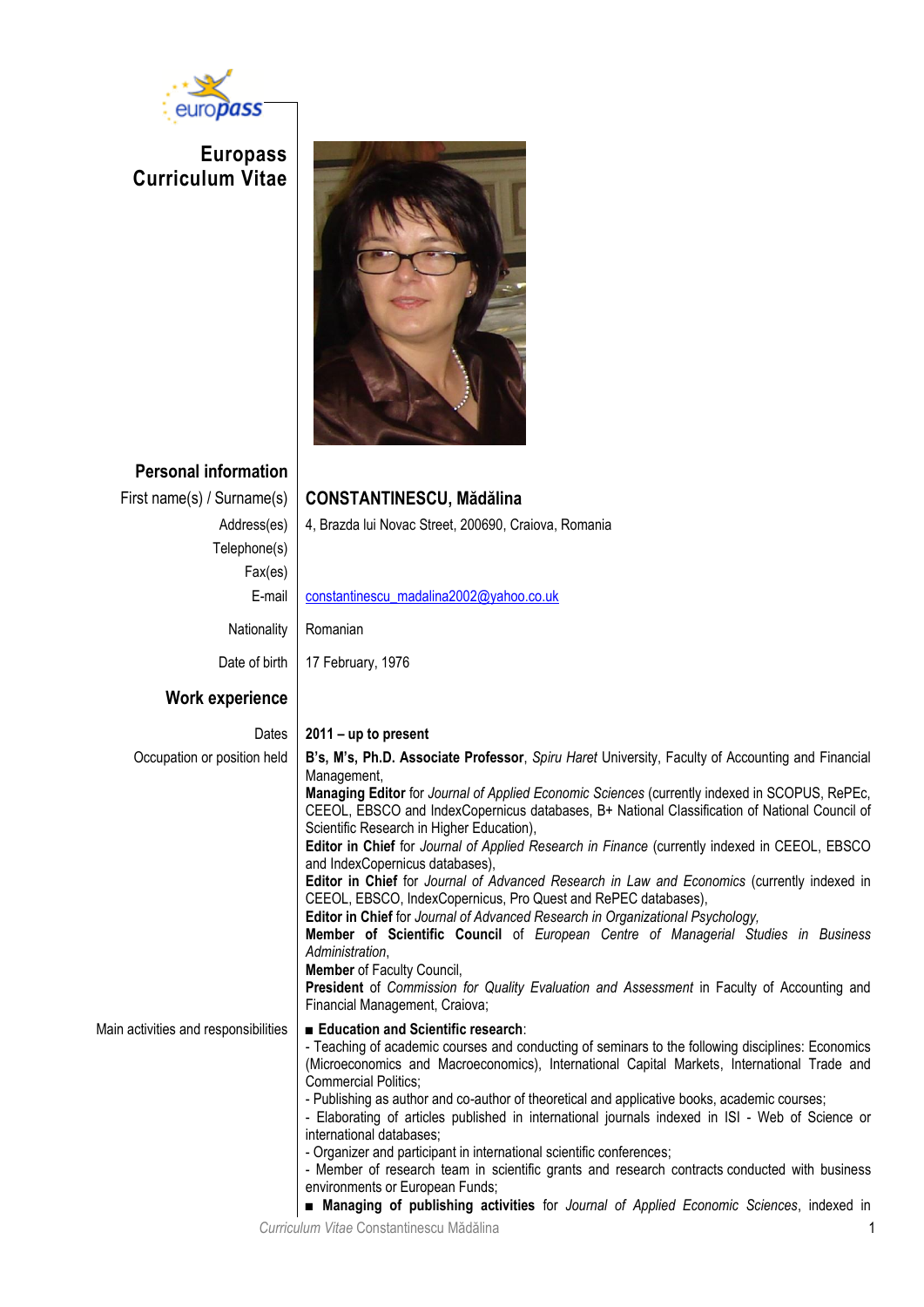|                                                            | international databases (SCOPUS, RePEc, CEEOL, EBSCO, IndexCopernicus, Pro Quest) and B+<br>National Classification;<br>■ Managing of editorial and publishing activities for Journal of Applied Research in Finance,<br>Journal of Advanced Research in Law and Economics, and Journal of Advanced Research in<br>Organizational Psychology, as Editor in Chief, the first two journals are indexed in international<br>databases (RePEc, CEEOL, EBSCO, IndexCopernicus, Pro Quest) and Cabell's Directory;<br>As Member in Scientific Council of European Centre of Managerial Studies in Business<br>Administration, with others members of the Scientific Council, I organize, coordinate and establish<br>the research directions of the Centre, also participate in dissemination of research results of the<br>Centre through academic and professional environment,<br>As Member in Faculty Council, with other members, we organized, coordinated, directed and<br>controlled educational activities and scientific research conducted at the faculty, we also ensure<br>efficient use of financial and material resources of the faculty,<br>As President of Commission for Quality Evaluation and Assessment I developed proposals to<br>improve the quality of education, I coordinated the procedures and methodology for quality<br>assessment and assurance at faculty level.                                                                              |
|------------------------------------------------------------|---------------------------------------------------------------------------------------------------------------------------------------------------------------------------------------------------------------------------------------------------------------------------------------------------------------------------------------------------------------------------------------------------------------------------------------------------------------------------------------------------------------------------------------------------------------------------------------------------------------------------------------------------------------------------------------------------------------------------------------------------------------------------------------------------------------------------------------------------------------------------------------------------------------------------------------------------------------------------------------------------------------------------------------------------------------------------------------------------------------------------------------------------------------------------------------------------------------------------------------------------------------------------------------------------------------------------------------------------------------------------------------------------------------------------------------------------------------------------|
| Name and address of employer<br>Type of business or sector | Spiru Haret University, Faculty of Accounting and Financial Management, Craiova<br>4, Brazda lui Novac Street, 200690, Craiova, Romania<br><b>Education and Research Activities</b>                                                                                                                                                                                                                                                                                                                                                                                                                                                                                                                                                                                                                                                                                                                                                                                                                                                                                                                                                                                                                                                                                                                                                                                                                                                                                       |
| Dates                                                      | Research and Higher Education<br>$2005 - 2011$                                                                                                                                                                                                                                                                                                                                                                                                                                                                                                                                                                                                                                                                                                                                                                                                                                                                                                                                                                                                                                                                                                                                                                                                                                                                                                                                                                                                                            |
| Occupation or position held                                | B's, M's, Ph.D. Assistant Professor, Spiru Haret University, Faculty of Accounting and Financial<br>Management,                                                                                                                                                                                                                                                                                                                                                                                                                                                                                                                                                                                                                                                                                                                                                                                                                                                                                                                                                                                                                                                                                                                                                                                                                                                                                                                                                           |
|                                                            | Managing Editor of Journal of Applied Economic Sciences (currently indexed in SCOPUS, RePEc,<br>CEEOL, EBSCO and IndexCopernicus databases, B+ National Classification of National Council of<br>Scientific Research in Higher Education),<br>Editor in Chief of Journal of Applied Research in Finance (currently indexed in CEEOL, EBSCO                                                                                                                                                                                                                                                                                                                                                                                                                                                                                                                                                                                                                                                                                                                                                                                                                                                                                                                                                                                                                                                                                                                                |
|                                                            | and IndexCopernicus databases),<br>Editor in Chief of Journal of Advanced Research in Law and Economics (currently indexed in<br>CEEOL, EBSCO, IndexCopernicus, Pro Quest and RePEC databases),<br>Member of European Centre of Managerial Studies in Business Administration,<br>Member of Faculty Council,                                                                                                                                                                                                                                                                                                                                                                                                                                                                                                                                                                                                                                                                                                                                                                                                                                                                                                                                                                                                                                                                                                                                                              |
|                                                            | Member of Commission for Quality Evaluation and Assessment in Faculty of Accounting and<br>Financial Management, Craiova;                                                                                                                                                                                                                                                                                                                                                                                                                                                                                                                                                                                                                                                                                                                                                                                                                                                                                                                                                                                                                                                                                                                                                                                                                                                                                                                                                 |
| Main activities and responsibilities                       | Education and Scientific research:<br>- Teaching of academic courses and conducting of seminars to the following disciplines: Economics<br>(Microeconomics and Macroeconomics), International Capital Markets, International Trade and<br>Commercial Politics;<br>- Publishing as author and co-author of theoretical and applicative books, academic courses;<br>- Elaborating of articles published in international journals indexed in ISI - Web of Science or<br>international databases;<br>- Organizer and participant in international scientific conferences;<br>- Member of research team in scientific grants and research contracts conducted with business                                                                                                                                                                                                                                                                                                                                                                                                                                                                                                                                                                                                                                                                                                                                                                                                   |
| Name and address of employer                               | environments or European Funds;<br>■ Managing of publishing activities for Journal of Applied Economic Sciences, indexed in<br>international databases (SCOPUS, RePEc, CEEOL, EBSCO, IndexCopernicus, Pro Quest) and B+<br>National Classification;<br>■ Managing of editorial and publishing activities for Journal of Applied Research in Finance, Journal<br>of Advanced Research in Law and Economics, and Journal of Advanced Research in<br>Organizational Psychology, as Editor in Chief, the first two journals are indexed in international<br>databases (RePEc, CEEOL, EBSCO, IndexCopernicus, Pro Quest) and Cabell's Directory;<br>As Member of European Centre of Managerial Studies in Business Administration, with others<br>members of the Centre, I participate in creation and dissemination of research results of the Centre<br>through academic and professional environment,<br>As member in Faculty Council, with other members, we organized, coordinated, directed and<br>controlled educational activities and scientific research conducted at the faculty, we also ensure<br>efficient use of financial and material resources of the faculty,<br>As Member of Commission for Quality Evaluation and Assessment I developed proposals to<br>improve the quality of education and research in faculty, I applied the procedures for quality<br>assessment.<br>Spiru Haret University, Faculty of Accounting and Financial Management, Craiova |
|                                                            | 4, Brazda lui Novac Street, 200690, Craiova, Romania                                                                                                                                                                                                                                                                                                                                                                                                                                                                                                                                                                                                                                                                                                                                                                                                                                                                                                                                                                                                                                                                                                                                                                                                                                                                                                                                                                                                                      |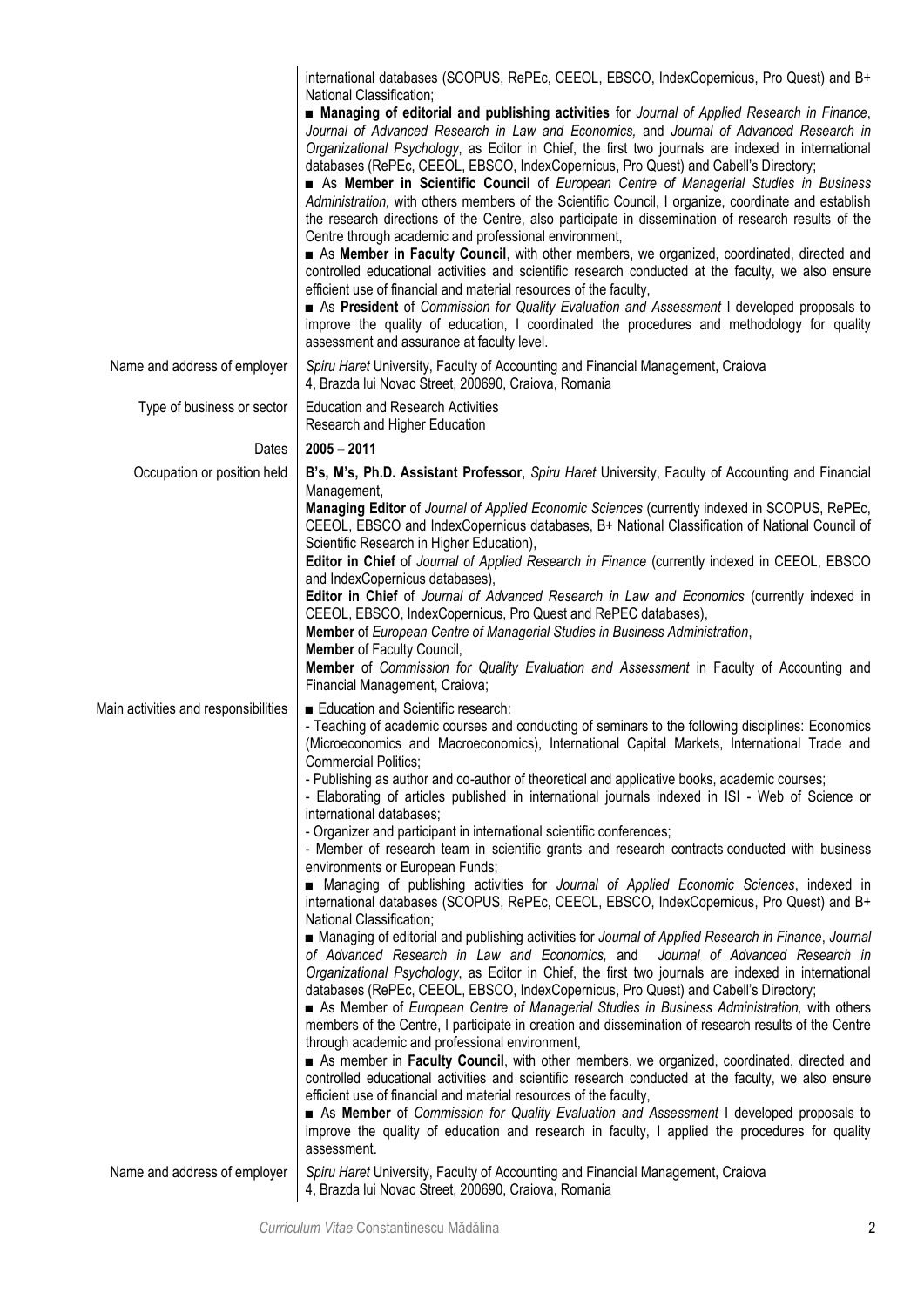| Type of business or sector                                        | <b>Education and Research Activities</b><br>Research and Higher Education                                                                                                                                                                                                                                                                                                                                                                                                                                                                                                                                        |
|-------------------------------------------------------------------|------------------------------------------------------------------------------------------------------------------------------------------------------------------------------------------------------------------------------------------------------------------------------------------------------------------------------------------------------------------------------------------------------------------------------------------------------------------------------------------------------------------------------------------------------------------------------------------------------------------|
| Dates                                                             | $2002 - 2005$                                                                                                                                                                                                                                                                                                                                                                                                                                                                                                                                                                                                    |
| Occupation or position held                                       | Assistant, B's, Ms, Ph.D. Student                                                                                                                                                                                                                                                                                                                                                                                                                                                                                                                                                                                |
| Main activities and responsibilities                              | Education and Scientific research:<br>Conducting of seminars to the following disciplines: Economics (Microeconomics and<br>Macroeconomics), Capital Markets, Economy Globalization;<br>- Publishing as author and co-author of theoretical and applicative books, academic courses;<br>- Elaborating of articles published in international journals indexed in ISI - Web of Science or<br>international databases;<br>- Organizer and participant in international scientific conferences;<br>- Member of research team in scientific grants and research contracts conducted with business<br>environments.   |
| Name and address of employer                                      | Spiru Haret University, Faculty of Accounting and Financial Management, Craiova<br>4, Brazda lui Novac Street, 200690, Craiova, Romania                                                                                                                                                                                                                                                                                                                                                                                                                                                                          |
| Type of business or sector                                        | <b>Education and Research Activities</b><br>Research and Higher Education                                                                                                                                                                                                                                                                                                                                                                                                                                                                                                                                        |
| Dates                                                             | $1999 - 2002$                                                                                                                                                                                                                                                                                                                                                                                                                                                                                                                                                                                                    |
| Occupation or position held                                       | Junior Assistant, B's, Ms, PhD Student                                                                                                                                                                                                                                                                                                                                                                                                                                                                                                                                                                           |
| Main activities and responsibilities                              | Education and Scientific research:<br>- Conducting of seminars to the following disciplines: Economics (Microeconomics and<br>Macroeconomics), Capital Markets, Economy Globalization;<br>- Publishing as author and co-author of theoretical and applicative books, academic courses;<br>- Elaborating of articles published in international journals indexed in ISI - Web of Science or<br>international databases;<br>- Organizer and participant in international scientific conferences;<br>- Member of research team in scientific grants and research contracts conducted with business<br>environments. |
| Name and address of employer                                      | Spiru Haret University, Faculty of Accounting and Financial Management, Craiova<br>4, Brazda lui Novac Street, 200690, Craiova, Romania                                                                                                                                                                                                                                                                                                                                                                                                                                                                          |
| Type of business or sector                                        | <b>Education and Research Activities</b><br>Research and Higher Education                                                                                                                                                                                                                                                                                                                                                                                                                                                                                                                                        |
| <b>Education and training</b>                                     |                                                                                                                                                                                                                                                                                                                                                                                                                                                                                                                                                                                                                  |
| Dates                                                             | $2009 - 2010$                                                                                                                                                                                                                                                                                                                                                                                                                                                                                                                                                                                                    |
| Title of qualification awarded                                    | <b>Post-graduate Course</b>                                                                                                                                                                                                                                                                                                                                                                                                                                                                                                                                                                                      |
| Principal subjects/occupational skills<br>covered                 | Specialization Entrepreneurship and Venture Creation (EVC)<br>Foundation of the Entrepreneurial Process; Innovation and Business Strategy; Marketing Planning;<br>Human Resources Management and Negotiation; Logistics and Production Management;<br>Management Information Systems; Investment and Financing Analysis; Financial Planning and<br>Short-Term Financial Management; Financial Analysis and Management Control Systems                                                                                                                                                                            |
| Name and type of organisation providing<br>education and training | Instituto Superior de Ciencias do Trabalho e da Empresa, Instituto Universitário de Lisboa<br>(University Institute for Social Sciences, Business Studies and Technologies), Lisabona, Portugal                                                                                                                                                                                                                                                                                                                                                                                                                  |
| Level in national or international<br>classification              | <b>ISCED 6</b>                                                                                                                                                                                                                                                                                                                                                                                                                                                                                                                                                                                                   |
| Dates                                                             | $1999 - 2007$                                                                                                                                                                                                                                                                                                                                                                                                                                                                                                                                                                                                    |
| Title of qualification awarded                                    | Ph.D. in Economics, Diploma: Series F No. 0002651 issued on: 27.03.2008;                                                                                                                                                                                                                                                                                                                                                                                                                                                                                                                                         |
| Principal subjects/occupational skills<br>covered                 | Specialization International Economic Relations                                                                                                                                                                                                                                                                                                                                                                                                                                                                                                                                                                  |
| Name and type of organisation providing<br>education and training | University of Craiova,<br>Faculty of Economics and Business Administration                                                                                                                                                                                                                                                                                                                                                                                                                                                                                                                                       |
| Level in national or international<br>classification              | <b>ISCED 8</b>                                                                                                                                                                                                                                                                                                                                                                                                                                                                                                                                                                                                   |
| Dates                                                             | $1999 - 2000$                                                                                                                                                                                                                                                                                                                                                                                                                                                                                                                                                                                                    |
| Title of qualification awarded                                    | Post Graduated Studies in Economics, Diploma: Series E No. 0007100 issued on: 08.07.2003;                                                                                                                                                                                                                                                                                                                                                                                                                                                                                                                        |
| Principal subjects/occupational skills                            | Specialization Analysis and Macroeconomic Synthesis                                                                                                                                                                                                                                                                                                                                                                                                                                                                                                                                                              |

*Curriculum Vitae* Constantinescu Mădălina 3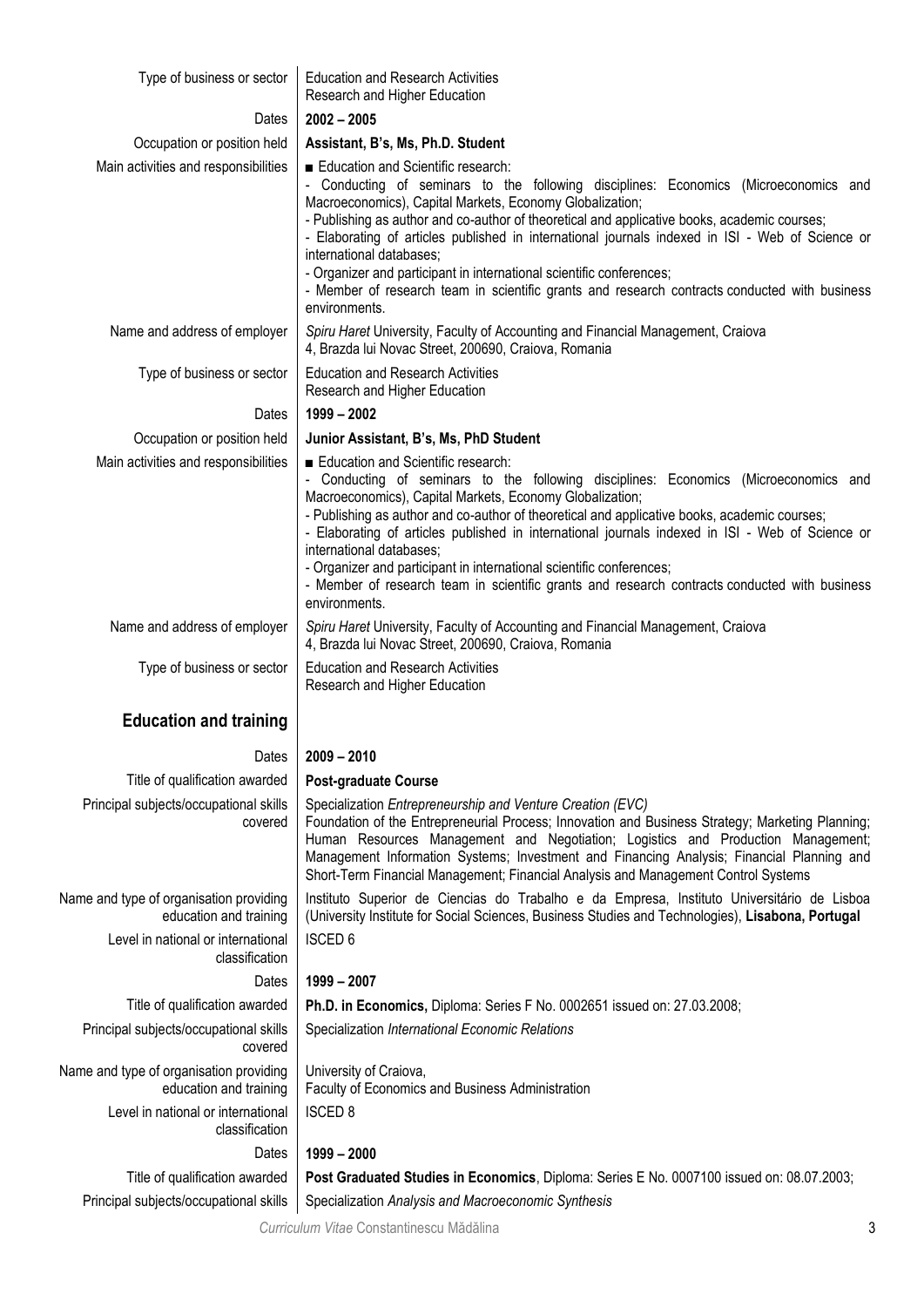#### covered

| Name and type of organisation providing<br>education and training | University of Craiova<br><b>Faculty of Economic Sciences</b>                                                                                        |
|-------------------------------------------------------------------|-----------------------------------------------------------------------------------------------------------------------------------------------------|
| Level in national or international<br>classification              | <b>ISCED 7</b>                                                                                                                                      |
| Dates                                                             | 1995 - 1999                                                                                                                                         |
| Title of qualification awarded                                    | Bachelor's Degree in Economics - Economic Sciences, Diploma: Series R No. 0062918 issued<br>on: 14.11.2000;                                         |
| Principal subjects/occupational skills<br>covered                 | Specialization International Transactions                                                                                                           |
| Name and type of organisation providing<br>education and training | University of Craiova<br><b>Faculty of Economic Sciences</b>                                                                                        |
| Level in national or international<br>classification              | <b>ISCED 6</b>                                                                                                                                      |
| <b>Personal skills and</b><br>competences                         | Education and research activity (in the last 5 years):<br>■ 5 books and 4 academic courses published in Romanian or international Publishing Houses |

recognized by the National Council of Scientific Research in Higher Education, as author or coauthor in the field of Economics or International Capital Markets;

**■** 18 scientific papers (double – peer reviewed) in journals indexed in ISI web of Science, International Databases, or with B+ or B Classification of National Council of Scientific Research in Higher Education;

**■** 3 participations to international scientific conferences (**Rome, Italy**; **Famagusta, North Cyprus**; **Sofia, Bulgaria**) and10 participations to national conferences with international participation;

■ 2 grants from National Council of Scientific Research in Higher Education, as member in research team; 4 strategic grants from European Union (European Social Fund) as member; 1 grant from European Union (European Social Fund) as member, 1 research project with international team, as member in research team; 5 research contracts in business environment, which 1 as project manager in the research team and 4 as member in research team;

#### **Research interests:**

**■***Neuroeconomics and decision making*;

**■***Managerial assistance possibilities using knowledge-based systems in virtual organizations of knowledge-based economy;*

#### **Professional and academic competencies:**

**■ Editor in Chief** for *Journal of Applied Research in Finance* (Indexed in CEEOL, EBSCO and IndexCopernicus Databases)

[http://www.cesmaa.eu/journals/jarf;](http://www.cesmaa.eu/journals/jarf)

**■ Editor in Chief** for *Journal of Advanced Research in Law and Economics* (Indexed in CEEOL, EBSCO, IndexCopernicus, Pro Quest, RePEC Databases and Cabell's Directory) [http://www.asers.eu/journals/jarle;](http://www.asers.eu/journals/jarle)

■ **Editor in Chief** for *Journal of Advanced Research in Organizational Psychology*, [http://www.asers.eu/journals/jarop;](http://www.asers.eu/journals/jarop)

**■ Managing Editor** for *Journal of Applied Economic Sciences* (Indexed in SCOPUS, RePEc, CEEOL, EBSCO and IndexCopernicus, B+ Classification of National Council of Scientific Research in Higher Education)

[http://www.cesmaa.eu/journal\\_of\\_applied\\_economic\\_science;](http://www.cesmaa.eu/journal_of_applied_economic_science)

**■ Member of Advisory Board** la *Journal of Advanced Studies in Finance* (Indexed in CEEOL, EBSCO, IndexCopernicus, Pro Quest, RePEC Databases and Cabell's Directory) [http://www.asers.eu/journals/jasf/editorial-board;](http://www.asers.eu/journals/jasf/editorial-board)

■ **Member of Advisory Board** la *Journal of Environmental Management and Tourism* (indexed in CEEOL, EBSCO, IndexCopernicus, Pro Quest, RePEC Databases and Cabell's Directory) <http://www.asers.eu/journals/jemt/editorial-board>*;*

**■ Member of Advisory Board** la *Theoretical and Practical Research in Economic Fields* (Indexed in CEEOL, EBSCO, IndexCopernicus, Pro Quest, RePEC Databases and Cabell's Directory) <http://www.asers.eu/journals/tpref/editorial-board>*;*

**■ Member of Advisory Board** la *Journal of Advanced Research in Management* (Indexed in CEEOL, EBSCO, IndexCopernicus, Pro Quest, RePEC Databases and Cabell's Directory) <http://www.asers.eu/journals/jarm/editorial-board>

**■ Member of Editorial Board** for Annals of *Spiru Haret* University, *Economics* Series, Faculty of Accounting and Financial Management. Craiova;

■ **Member of Faculty Council**, *Spiru Haret* University, Faculty of Accounting and Financial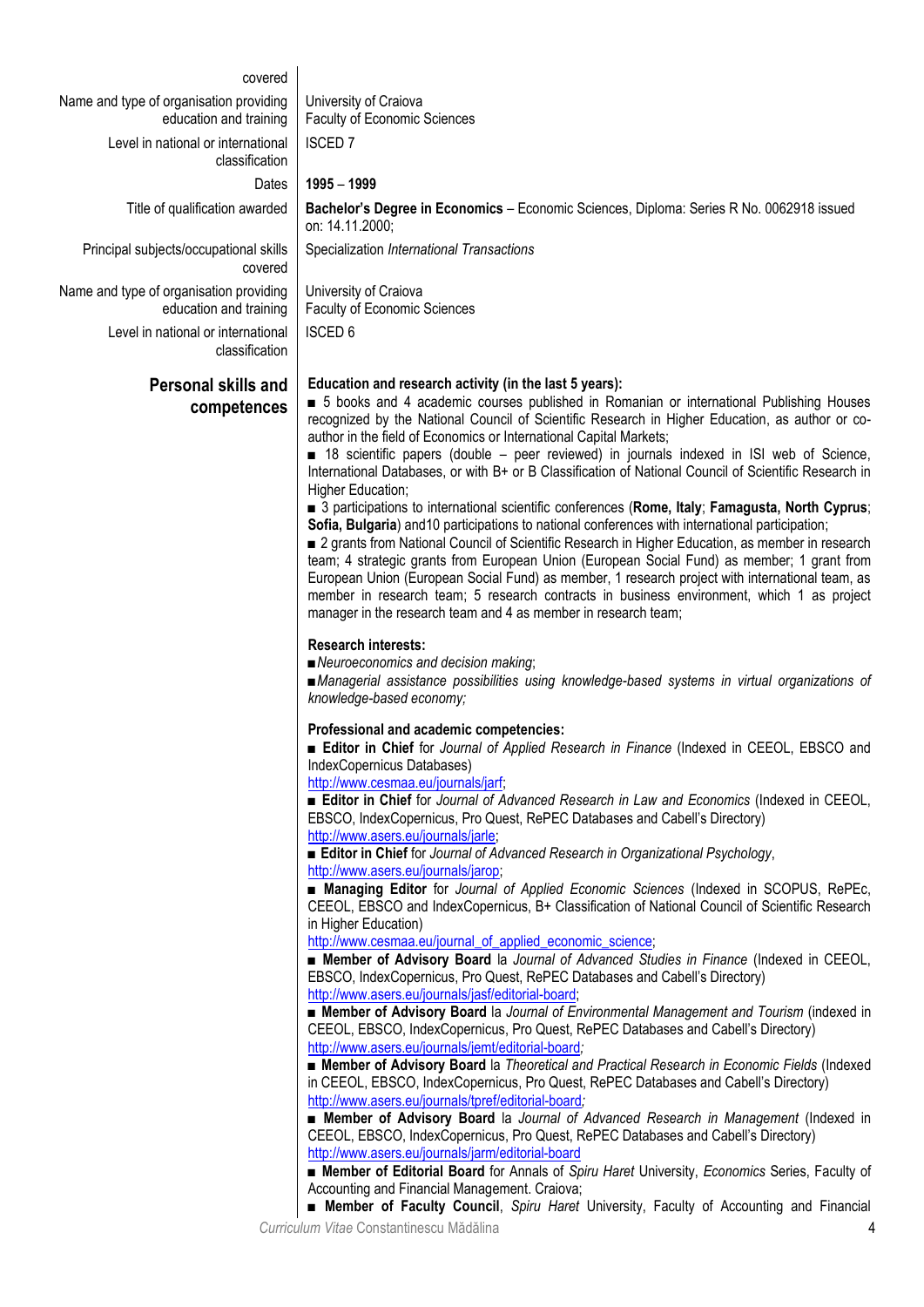Management. Craiova;

<http://www.spiruharet.ro/facultati/management-craiova/zone/14eec483f3c30cdffb3ab082331a3fb3>

■ **Member in** *Office Department of Economic Sciences*, *Spiru Haret* University, Faculty of Accounting and Financial Management. Craiova;

■ **President of** *Commission for Quality Evaluation and Assessment* **in Faculty of Accounting** and Financial Management, Craiova;

<http://www.spiruharet.ro/facultati/management-craiova/zone/d7ec9d81bd244b6ce9af1addee4ae8ca>

■ **Member of steering committee** for Research Sessions, the IX<sup>th</sup> – XIII<sup>th</sup> editions;

■ **Chairperson** for *1 st International Conference on Growth and Innovation of the Economic Competitiveness*, Session: *Growth and Innovation*, *Economics*, 1 – 2 November 2007;

■ **Chairperson** for 2<sup>nd</sup> International Conference on Business and Information Technologies. New *Approaches*, Session: *Economics*, 24 – 25 October 2008;

■ General Chair for 3<sup>nd</sup> International Conference on Further Challenges for a Competitive *Management*, 23 – 24 October 2009;

■ General Chair for 4<sup>th</sup> *International Conference on The World's Economy in the Times of Global Crisis*, 5 – 6 November 2010;

■ **Member in International Program Committee** for International Workshop on *Impact Assessment of Regional Development Funds*, **WCSET 2009,** April 28-30, 2009, **Rome, Italy**;

■ **Member in International Program Committee** la *World's Economies In and After Crisis: Challenges, Threats and Opportunities*, **Association for Sustainable Education, Research and Science**, 29 May 2010;

■ **Member in International Program Committee** la *The First Online International Conference on* " *The Real Environmental Crisis – Effects in Tourism Development, Conflicts and Sustainability*, **Association for Sustainable Education, Research and Science**, 30 November, 2010;

■ **Member in International Program Committee** for The Second Online International Conference on *Competitiveness and Economic Development: Challenges, Goals and Means in a Knowledge based Society* **Association for Sustainable Education, Research and Science**, in 15th December, 2010;

■ **Reviewer** for *Journal of Applied Economic Sciences*;

■ **Reviewer** for *Journal of Advanced Studies in Finance*;

■ **Reviewer** for *Journal of Environmental Management and Tourism;* 

■ **Reviewer** for *Theoretical and Practical Research in Economic Fields;* 

■ **Active Reviewer** for WSEAS – *World Scientific and Engineering Academy and Society*;

■ **Reviewer** for **International Journal of Business Environment** (IJBE), Special Edition on: *Business Environment and Emerging Markets*;

■ **Conference Honorary Reviewer** for *3rd International Online Conference on Business and Management* (IOCBM 2009);

■ **Prize for the research result from National Council of Scientific Research in Higher Education (NCSRHE) 2008** – NCSRHE Code 170, scientific paper no. 817.

[http://www.cncsis.ro/UserFiles/File/PREMIERE\\_ARTICOLE/ARTICOLE\\_2008/](http://www.cncsis.ro/UserFiles/File/PREMIERE_ARTICOLE/ARTICOLE_2008/)

REZULTATE\_ARTICOLE\_APARUTE\_2008\_PRIMITE\_2009

■ European Centre of Managerial Studies in Business Administration Prize "Young **Researcher of Year 2009"** for the entire research activity in 2009;

■ **Documentation for a research grant** to Université Nancy 2, Institut de Commerce Nationale, Business School;

■ **Project Manager Certification**, Series G, Nr. 00111311, Kaizen Training Consulting, Ministry of Labour, Family and Social Protection and Ministry of Education, Research and Innovation;

■ **Trainer Certification**, Series F, Nr. 0072199, Institute for Human Resource Development, Ministry of Labour, Family and Social Protection and Ministry of Education, Research and Innovation;

■ **Certificate of linguistic competencies in English**, Issued by University of Craiova, Faculty of History and Philology, Department of Anglo – Saxons Languages;

■ **Courses graduated with certificates**: *The management of the human resources*, *The ONG marketing*, *The writing of the financing proposals*, organized by the FDSC;

■ **Certificate for computer operating**, Centre for Education and Training in Informatics and Management; New Systems SA.

**Citations:** 

**6 Text Books and papers cited in 10 IDB and 2 Doctoral Thesis:**

**1. Constantinescu Mădălina** – Knowledge Management: Focus on Innovation and Labor Productivity in a Knowledge-Based Economy (January 11, 2009). The Icfai University Journal of Knowledge Management, Vol. 7, No. 1, pp. 7-33, **1 citation**:

■ Ababacar Mbengue, Jimmy Feige, *De la gestion du savoir strategique a la Gestion strategique du savoir: une typologie des pratiques des grandes entreprises cotees a Paris,* XXème Congrès de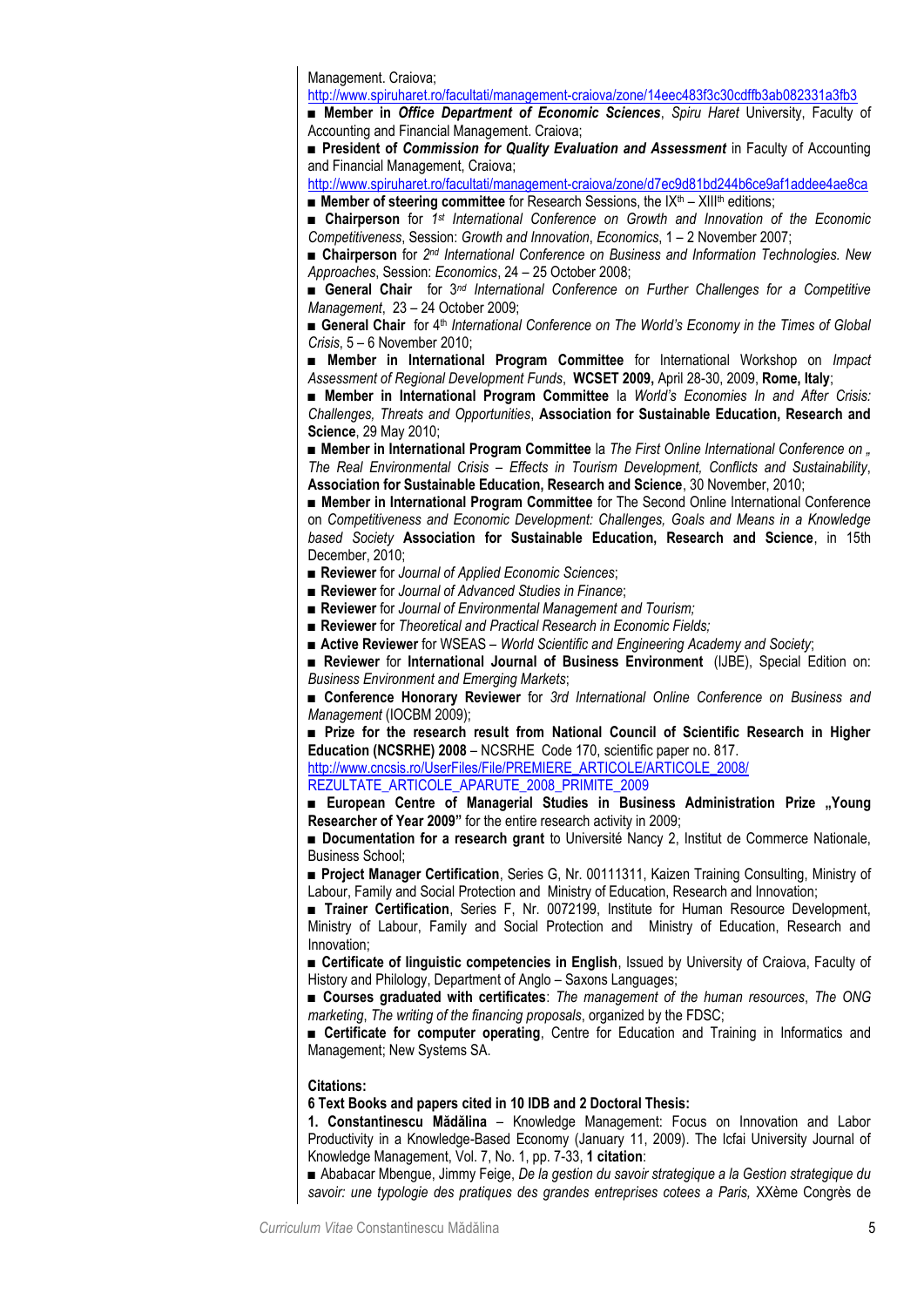l'Association Franchophone de Gestion des Resources Humanes, Toulouse, Septembre 2009 <http://www.reims-ms.fr/agrh/docs/actes-agrh/pdf-des-actes/2009mbengue-feige085.pdf>

**2.** Ştefănescu Andy; **Constantinescu Mădălina**; Ştefănescu Laura; Pompiliu Constantinescu **–** Rethinking the Business Process through Reengineering, Journal of Applied Economic Sciences, VolumeII\_Issue2(2)\_Fall2007, p. 56 – 72; ISSN: 1834-6110, **International Journal, indexed in IDB**  such: RePEc; CEEOL; EBSCO, **1 citation**:

George E. Halkos, M. K. Trigoni, *Financial and Real Sector Interactions: The Case of Greece*, in Journal of Applied Economic Science, Volume V/ Issue 3(13)/ Fall **2010**, pp. 245, http://www.jaes.reprograph.ro/articles/fall 2010/JAES\_VolumeV\_Issue3(13)\_Fall2010.pdf

**3. Constantinescu Mădălina** – Knowledge Management through the Lens of Innovation and Labour Productivity in a Knowledge Based Economy, in: Journal of Applied Economic Sciences, Vol. III, Issue 2(4), Summer 2008, pp. 85 – 100, indexed in CEEOL; IDEAS, EconPapers and RePEc at<http://mpra.ub.uni-muenchen.de/8930/> **5 citations**:

■ Bojan Petrović; Bojan Krstić, *Uloga upravljanja znanjem u povećanju inovativnosti preduzeća (The Role Of Knowledge Management In Increasing Enterprise's Innovativeness, in Croată)*, in FACTA UNIVERSITATIS Economics and Organization (FACTA UNIVERSITATIS Economics and Organization), issue: 1 / 2012, pages: 93110, on [www.ceeol.com.](http://www.ceeol.com/)

**Citation in IDB**

■ Cojocaru Monica, *Cultural Globalization in the Context of International Business*, in Review of International Comparative Management, Volume 12, Issue 5, December 2011: 993, on [http://www.rmci.ase.ro/no12vol5/15.](http://www.rmci.ase.ro/no12vol5/15)

#### **Citation in IDB, B+ National Classification**

■ Péter Kristóf, *The three-dimensional system of knowledge, innovation and controlling and the role of IT-framework*, in CONFENIS, 2009, The IFIP International Conference on Research and Practical Issues of Enterprise Information Systems, Gyor, Hungary, Famuless Hotel and Conference Centre, 28 – 30 October 2009.

[http://rs1.sze.hu/~raffai/confenis2009/sessions.html;](http://rs1.sze.hu/~raffai/confenis2009/sessions.html)

[http://kristofpeter.hu/pdf/kristof\\_peter\\_the\\_three\\_dimensional\\_system.pdf](http://kristofpeter.hu/pdf/kristof_peter_the_three_dimensional_system.pdf)

■ Marin-Pantelescu Andreea; Lupu, Nicolae, *Skills for Tourist Services*, în: *Journal of Applied Economic Sciences,* Volume IV, Issue 2(8), Summer 2009, pp. 254 – 260 (citation on pp. 254) **Citation in IDB, B+ National Classification**

[http://www.jaes.reprograph.ro/articles/summer2009/MarinPantelescuA\\_LupuN.pdf](http://www.jaes.reprograph.ro/articles/summer2009/MarinPantelescuA_LupuN.pdf)

■ Bălan, Adina, *The Knowledge Management – Necessity for the Modernization of the Organization*, in: *Journal of Applied Economic Sciences*, Volume IV, Issue 4(10), Winter 2009, p. 494 – 501 (citation on pp. 495).

#### **Citation in IDB, B+ National Classification**

<http://inf.ucv.ro/~mcov/doc/articol3.pdf>

**4.** Popescu Ion; Bondrea A. Aurelian; **Constantinescu Mădălina**, *Dezvoltarea durabilă. O perspectivă românească*, Editura Economică, Bucureşti, 2005, 343p., ISBN: 973-709-139-6, **2 citations**:

■ Pleşia Nicolae, *Dezvoltarea rurală durabilă în Depresiunea Sibiului şi în zonele limitrofe*, Editura Universității Lucian Blaga din Sibiu, **2008**, ISBN: 978-973-739-636-5, p. 17 and in **Doctoral Thesis**: [http://www.unibuc.ro/studies/DoctorateNoiembrie2008/Plesia%20Nicolae%20-](http://www.unibuc.ro/studies/DoctorateNoiembrie2008/Plesia%20Nicolae%20-%20Dezvoltarea%20rurala%20durabila%20in%20depresiunea%20Sibiului%20si%20in%20zonele)

[%20Dezvoltarea%20rurala%20durabila%20in%20depresiunea%20Sibiului%20si%20in%20zonele](http://www.unibuc.ro/studies/DoctorateNoiembrie2008/Plesia%20Nicolae%20-%20Dezvoltarea%20rurala%20durabila%20in%20depresiunea%20Sibiului%20si%20in%20zonele) %20limitrofe/Rezumatul%20tezei%20(Nicolae%20Plesia).pdf

■ Maior, Corneliu, *Argumente ecoeconomice pentru folosirea materialelor plastice în vederea reducerii "efectului de seră"*, Studia Universitatis "Vasile Goldiş" Arad, Economic Sciences (Studia Universitatis "Vasile Goldiş" Arad Seria Ştiinţe Economice), issue: 11/ 2008, pp. 5357 **Citation in IDB, B+ National Classification**

[http://scholar.google.ro/scholar?cluster=15109166098693513894&hl=ro&as\\_sdt=2000&sciodt=2000](http://scholar.google.ro/scholar?cluster=15109166098693513894&hl=ro&as_sdt=2000&sciodt=2000)

**5.** Popescu Ion; Bondrea A. Aurelian; **Constantinescu Mădălina**, *Globalizarea – mit şi realitate*, Editura Economică, Bucureşti, 2004, 366p., ISBN: 973-567-943-3, **2 citations**:

■ Coman, Tatiana Adina, *Monetary Integration – Factor of Economic Cohesion and Solidarity among EU Member States*, în: *Acta Universitatis Danubius. Oeconomica*, Vol. 3, No. 1/**2007**, **Paper indexed in IDB**: GENAMICS, IndexCopernicus, DOAJ (Directory of Open Access Journals), SjLibrary.org

<http://journals.univ-danubius.ro/index.php/oeconomica/article/view/48>

■ Chirulescu-Ciucaşu, Elena, *The Macroeconomic Context - A Favourable Factor to Continuous Change and Extending Banking Risks*, în: *Acta Universitatis Danubius. Oeconomica*, Vol. 3, No. 1/**2007**, **Paper indexed in IDB**: GENAMICS, IndexCopernicus, DOAJ (Directory of Open Access Journals), SjLibrary.org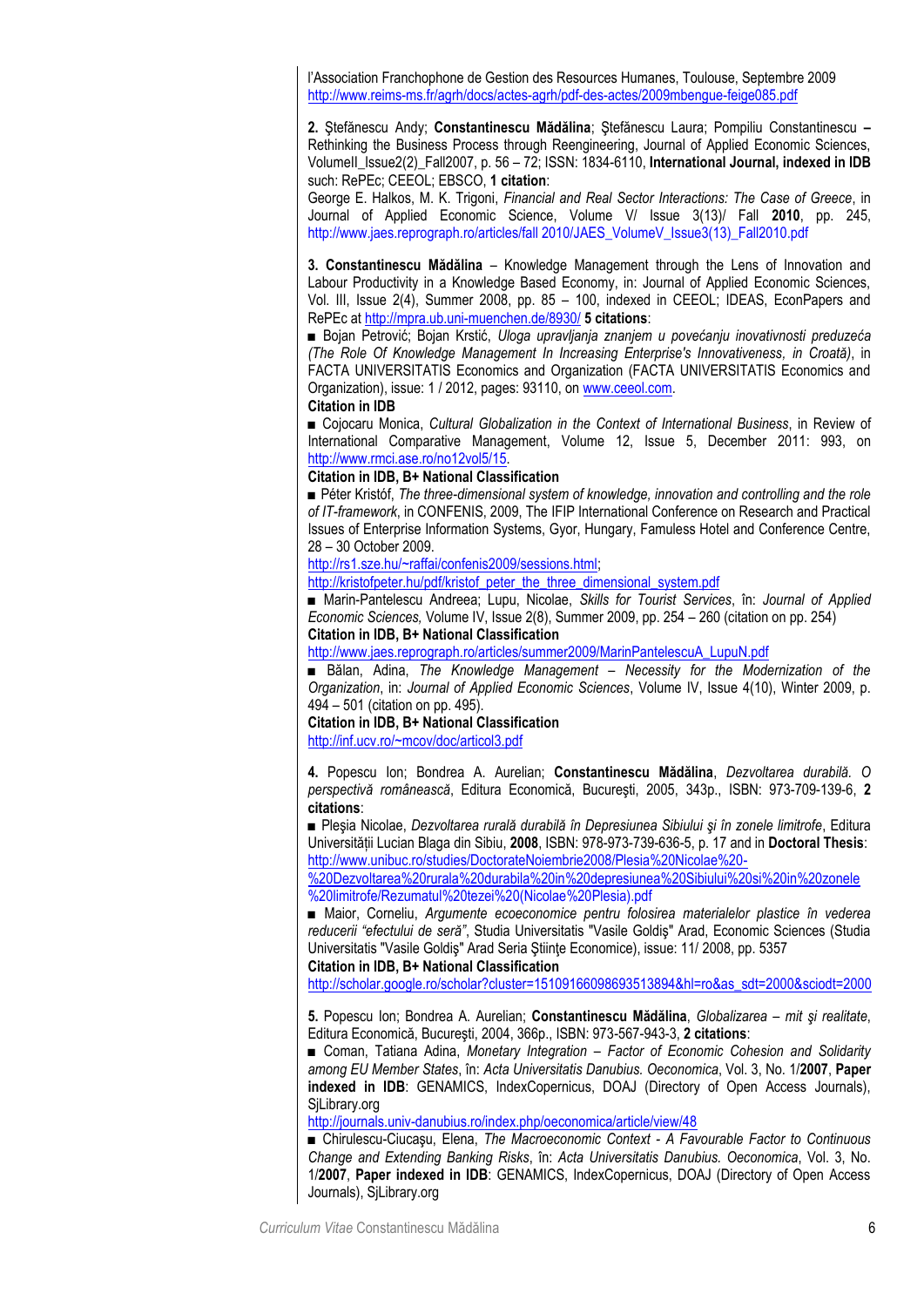<http://www.journals.univ-danubius.ro/index.php/oeconomica/article/view/46/43>

■ Popa, Catalin C., *The Globalization and the International Financial Institutions*, **Paper indexed in IDB:** RePEc, Munich Personal RePEc Archive, MPRA paper 24523, 01 June **2008**. [http://mpra.ub.uni-muenchen.de/24523/1/MPRA\\_paper\\_24523.pdf](http://mpra.ub.uni-muenchen.de/24523/1/MPRA_paper_24523.pdf)

**6.** Popescu Ion; Bondrea A. Aurelian; **Constantinescu Mădălina**, *Uniunea Statelor Europene, alternativă la sfidările secolului al XXI – lea*, Editura Economică, Bucureşti, 2005, 366p., ISBN: 973- 709-080-2, **2 citations**:

■ Ghiculescu, Radu, *Impactul Euromanagementului asupra sistemului național de control și audit*, **Doctoral Thesis**,"Dunărea de Jos" University, Galați, 2010.

■ Constantinescu-Băeşu, Camelia, *Globalizarea şi managementul*, in *Annales Universitatis Apulensis* Series *Oeconomica*, ISSN 1454-9409, Nr. 11/2009**, Paper indexed in IDB:** RePEc http://www.oeconomica.uab.ro/upload/lucrari/820063/12.pdf

Mother tongue(s) **Romanian**

Other language(s)  $Self-assessme$ *European level (\** 

| essment        |                         | Understanding |                   |                 |                    |                | <b>Speaking</b>   |                                         |                                                         |                     | Writing    |  |
|----------------|-------------------------|---------------|-------------------|-----------------|--------------------|----------------|-------------------|-----------------------------------------|---------------------------------------------------------|---------------------|------------|--|
| า level (*)    | Listening               |               | Reading           |                 | Spoken interaction |                | Spoken production |                                         |                                                         |                     |            |  |
| English        |                         | C1I           | Proficient user I | C <sub>1</sub>  | Proficient user    | B <sub>1</sub> |                   |                                         | Independent user B1 Independent user C1 Proficient user |                     |            |  |
| <b>French</b>  |                         | C1            | Proficient user I | C <sub>1</sub>  | Proficient user    | A1             | Basic user        | A1                                      | Basic user                                              | A1                  | Basic user |  |
| <b>Italian</b> | C1<br>Proficient user I |               | C <sub>1</sub>    | Proficient user | <b>B1</b>          |                |                   | Independent user B2 Independent user B2 |                                                         | Independent<br>user |            |  |

Social skills and competences Team spirit: experience in team working as a result of managing 1 research grant with business environment as project manager; I coordinated with responsibilities and success the managing and research activities for the research projects in which I was involved; organizer of international scientific conferences organized by *European Centre of Managerial Studies in Business Administration* and other international scientific conferences. Also, as manager I coordinate editorial activities for 2 of the Faculty journals and other international publishing house's journals.

#### **Member in scientific and professional societies**

■ **AGER** – General Association of Romanian's Economists;

■ **CESMAA** – European Research Centre of Managerial Studies in Business Administration, [http://www.cesmaa.eu/advisory\\_board;](http://www.cesmaa.eu/advisory_board)

■ **AsLEA** – Asian Law and Economics Association [www.aslea.org;](http://www.aslea.org/)

■ **WSEAS** – World Scientific and Engineering Academy and Society, Active Reviewer [www.wseas.org;](http://www.wseas.org/)

- WASET World Academy of Science, Engineering and Technology [www.waset.org;](http://www.waset.org/)
- **ASERS** Association for Sustainable Education, Research and Scienc[e www.asers.eu.](http://www.asers.eu/)

#### **Competence area:**

Economics, Analyses of economic development in Microeconomics and Macroeconomics, Entrepreneurship, Sustainable Development, Economic Integration and Globalization, Portfolio choice, Information and Market Efficiency, International Capital Markets and Institutions, Behavioural Finance, Behaviour of Financial Agents

Organisational skills and competences ■ Managing of editorial and publishing activities for *Journal of Applied Research in Finance*, *Journal of Advanced Research in Law and Economics,* and *Journal of Advanced Research in Organizational Psychology*, as Editor in Chief, the first two journals are indexed in international databases (RePEc, CEEOL, EBSCO, IndexCopernicus, ProQuest) and Cabell's Directory;

> ■ Managing of publishing activities for *Journal of Applied Economic Sciences*, indexed in international databases (SCOPUS, RePEc, CEEOL, EBSCO, IndexCopernicus, Pro Quest) and B+ National Classification;

> ■ I gained competencies in organizing and coordinating due to active implication in organizing of international symposiums as **Chairperson** for: *1 st International Conference on Growth and Innovation of the Economic Competitiveness*, Session: *Growth and Innovation*, *Economics*, 2007; *2 nd International Conference on Business and Information Technologies. New Approaches*, Session: *Economics*, 2008; and **General Chair** for 3 *nd International Conference on Further Challenges for a Competitive Management*, Session: *Economics*, 2009 and 4 th *International Conference on The World's Economy in the Times of Global Crisis*, 2010;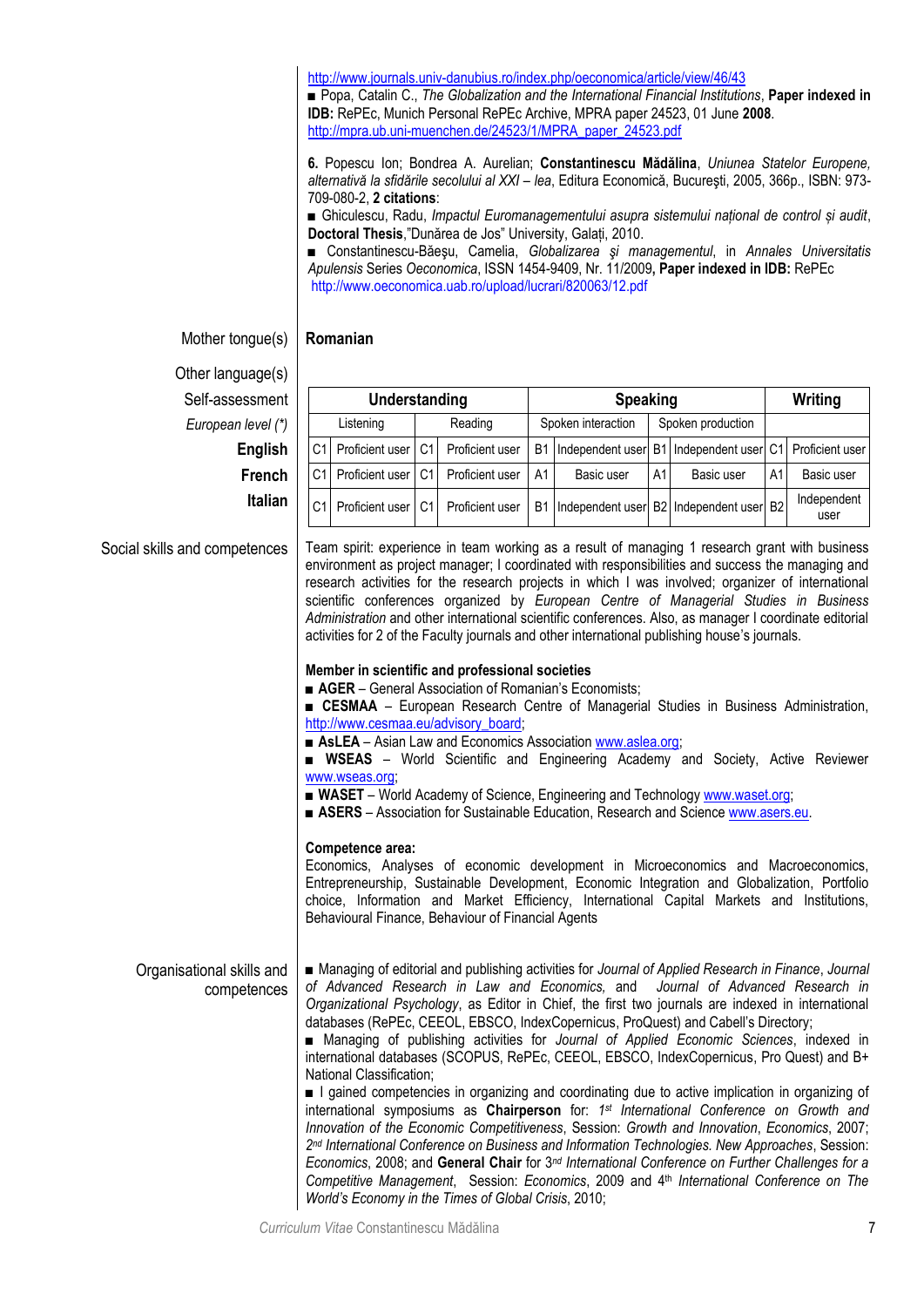|                                  | Also, as Member in International Program Committee for: International Workshop on <i>Impact</i><br>Assessment of Regional Development Funds, WCSET 2009, April 28-30, 2009, Rome, Italy;<br>World's Economies In and After Crisis: Challenges, Threats and Opportunities, Association for<br>Sustainable Education, Research and Science, 29 May 2010; The First Online International<br>Conference on The Real Environmental Crisis - Effects in Tourism Development, Conflicts and<br>Sustainability, Association for Sustainable Education, Research and Science, 30 November,<br>2010; The Second Online International Conference on Competitiveness and Economic<br>Development: Challenges, Goals and Means in a Knowledge based Society Association for<br>Sustainable Education, Research and Science, in 15th December, 2010 the competencies of<br>managing and organizing this conferences gained new meanings;<br>As Member in Faculty Council, with other members, we organized, coordinated, directed and<br>controlled educational activities and scientific research conducted at the faculty, we also ensure<br>efficient use of financial and material resources of the faculty,<br>As President of Commission for Quality Evaluation and Assessment I developed proposals to<br>improve the quality of education, I coordinated the procedures and methodology for assessment<br>and quality assurance. |
|----------------------------------|----------------------------------------------------------------------------------------------------------------------------------------------------------------------------------------------------------------------------------------------------------------------------------------------------------------------------------------------------------------------------------------------------------------------------------------------------------------------------------------------------------------------------------------------------------------------------------------------------------------------------------------------------------------------------------------------------------------------------------------------------------------------------------------------------------------------------------------------------------------------------------------------------------------------------------------------------------------------------------------------------------------------------------------------------------------------------------------------------------------------------------------------------------------------------------------------------------------------------------------------------------------------------------------------------------------------------------------------------------------------------------------------------------------------------|
| Technical skills and competences |                                                                                                                                                                                                                                                                                                                                                                                                                                                                                                                                                                                                                                                                                                                                                                                                                                                                                                                                                                                                                                                                                                                                                                                                                                                                                                                                                                                                                            |
| Computer skills and competences  | Windows XP Operation System, MS Office (Word, Excel, Publisher, Power Point), editor and user in<br>Blackboard Academic Suite eLearning Platform for assessment and education.                                                                                                                                                                                                                                                                                                                                                                                                                                                                                                                                                                                                                                                                                                                                                                                                                                                                                                                                                                                                                                                                                                                                                                                                                                             |
| Other skills and competences     | - Reviewer in double peer review system<br>- International Conferences and Workshops organizer<br>- Editor in Chief and Co-Editor for scientific journals                                                                                                                                                                                                                                                                                                                                                                                                                                                                                                                                                                                                                                                                                                                                                                                                                                                                                                                                                                                                                                                                                                                                                                                                                                                                  |
| Driving licence                  |                                                                                                                                                                                                                                                                                                                                                                                                                                                                                                                                                                                                                                                                                                                                                                                                                                                                                                                                                                                                                                                                                                                                                                                                                                                                                                                                                                                                                            |
| <b>Additional information</b>    | <b>References</b>                                                                                                                                                                                                                                                                                                                                                                                                                                                                                                                                                                                                                                                                                                                                                                                                                                                                                                                                                                                                                                                                                                                                                                                                                                                                                                                                                                                                          |
|                                  | <b>Russell Pittman</b><br>Director of Economic Research<br>Director of International Technical Assistance<br>Economic Analysis Group<br><b>Antitrust Division</b><br><b>BICN 10-000</b><br>Washington, DC 20530, USA<br>telephone (1 202) 307-6367<br>fax (1 202) 514-8862<br>e-mail russell.pittman@usdoj.gov                                                                                                                                                                                                                                                                                                                                                                                                                                                                                                                                                                                                                                                                                                                                                                                                                                                                                                                                                                                                                                                                                                             |
|                                  | <b>Eric Langlais</b><br>EconomiX CNRS and Université Paris Ouest-Nanterre 200, Avenue de la République<br>Bâtiment T, Bureau 232<br>F-92001 Nanterre cedex, France<br>Téléphone : +33 (0) 140 975 914<br>e-mail eric.langlais@u-paris10.fr                                                                                                                                                                                                                                                                                                                                                                                                                                                                                                                                                                                                                                                                                                                                                                                                                                                                                                                                                                                                                                                                                                                                                                                 |
| <b>Annexes</b>                   | List of Publications                                                                                                                                                                                                                                                                                                                                                                                                                                                                                                                                                                                                                                                                                                                                                                                                                                                                                                                                                                                                                                                                                                                                                                                                                                                                                                                                                                                                       |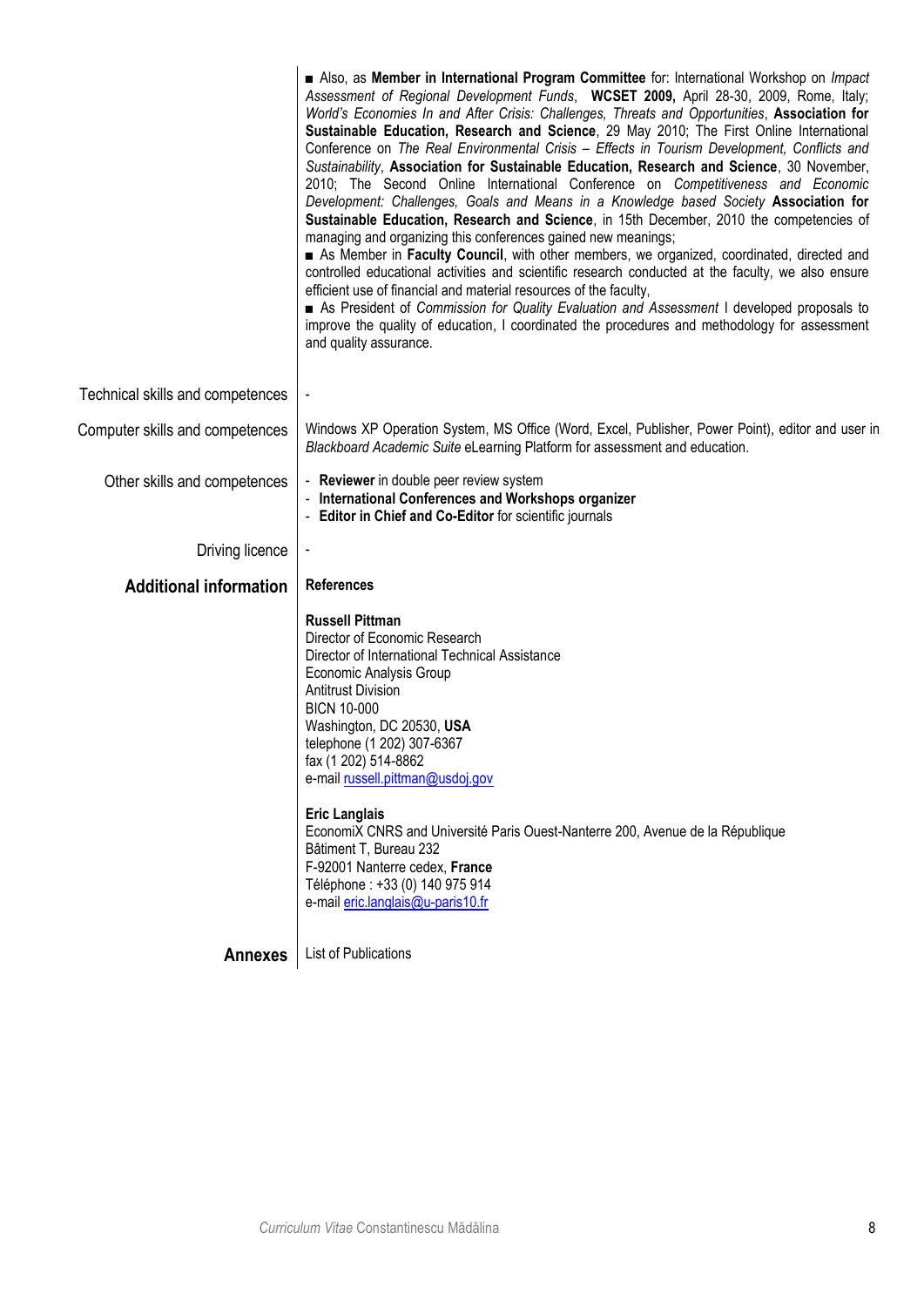### **LIST OF PUBLICATIONS**

### **Ph.D. Associate Professor CONSTANTINESCU Mădălina**

### a) Doctoral Thesis

| Crt<br>No. | <b>Title</b>                                                             | <b>Publishing</b><br>House | Year | _ocality | Author(s)               | <b>ISBN</b>       | No. of<br>ppg |
|------------|--------------------------------------------------------------------------|----------------------------|------|----------|-------------------------|-------------------|---------------|
| . .        | Evoluții recente și<br>perspective pe pietele<br>bursiere internationale | Universitaria              | 2009 | Craiova  | Constantinescu Mădălina | 978-606-510-990-2 | 630           |

b) Text Books and academic courses published by international publishing houses or publishing houses recognized by National Council of Scientific Research in Higher Education (NCSRHE)

|                  | During the past 5 years                                                                                                                               |                                                  |      |                      |                                                                                                                      |                   |                |
|------------------|-------------------------------------------------------------------------------------------------------------------------------------------------------|--------------------------------------------------|------|----------------------|----------------------------------------------------------------------------------------------------------------------|-------------------|----------------|
| Crt<br><b>No</b> | <b>Title</b>                                                                                                                                          | <b>Publishing</b><br><b>House</b>                | Year | Locality             | Author(s)                                                                                                            | <b>ISBN</b>       | No. of<br>ppg. |
| 1.               | Beyond Creativity and<br>Innovation in the Times<br>of Knowledge Economy<br>http://www.asers.eu/aser<br>s-publishing/books                            | <b>ASERS</b><br>Publishing                       | 2012 | Craiova              | <b>Constantinescu Mădălina</b><br>and Stefănescu Andy<br>(Editors)                                                   | 978-606-92386-2-2 | 375            |
| 2.               | Microeconomie                                                                                                                                         | Universitaria                                    | 2010 | Craiova              | <b>Constantinescu Mădălina</b>                                                                                       | 978-606-510-994-0 | 417            |
| 3.               | Macroeconomie                                                                                                                                         | Universitaria                                    | 2010 | Craiova              | <b>Constantinescu Mădălina</b>                                                                                       | 978-606-510-999-5 | 310            |
| 4.               | Piețe internaționale de<br>capital și burse de valori                                                                                                 | Universitaria                                    | 2010 | Craiova              | Constantinescu Mădălina;<br>Matei Ion Viorel                                                                         | 978-606-14-0002-7 | 350            |
| 5.               | The Reengineering $- A$<br>New Direction of<br>Contemporary<br>Management                                                                             | BWV / luK<br>Institut                            | 2008 | Dortmund,<br>Germany | Stefănescu Laura;<br>Constantinescu Mădălina;<br>Bogdănoiu Cristiana;<br>Stefănescu Andy;<br>Constantinescu Pompiliu | 978-3924-100-37-3 | 401            |
| 6.               | Economie politică, Vol. I                                                                                                                             | Reprograph                                       | 2008 | Craiova              | <b>Constantinescu Mădălina</b>                                                                                       | 978-973-671-170-1 | 386            |
| 7.               | Probleme fundamentale<br>ale economiei<br>contemporane. Abordare<br>epistemologică, Tratat de<br>economie, Vol. I., Partea<br>I, Microeconomia        | Editura<br>Academiei<br>de Stiințe a<br>Moldovei | 2008 | Chișinău             | Popescu Ion;<br>Bondrea Aurelian;<br>Constantinescu Mădălina;<br><b>Tau Nicolae</b>                                  | 978-9975-70-285-0 | 296            |
| 8.               | Probleme fundamentale<br>ale economiei<br>contemporane. Abordare<br>epistemologică, Tratat de<br>economie, Vol. I., Partea<br>a II - a, Macroeconomia | Editura<br>Academiei<br>de Stiințe a<br>Moldovei | 2007 | Chișinău             | Popescu Ion;<br>Bondrea Aurelian;<br>Constantinescu Mădălina;<br>Roșca Petru                                         | 978-9975-70-285-0 | 361            |
|                  | Societatea Europeană a<br>Cunoașterii - perspective<br>economice, juridice și<br>sociale                                                              | Romanian<br>Academy<br>Publishing<br>House       | 2006 | <b>Bucharest</b>     | Popescu Ion;<br>Constantinescu Mădălina;<br>Puică Paul Robert                                                        | 978-973-27-1346-4 | 292            |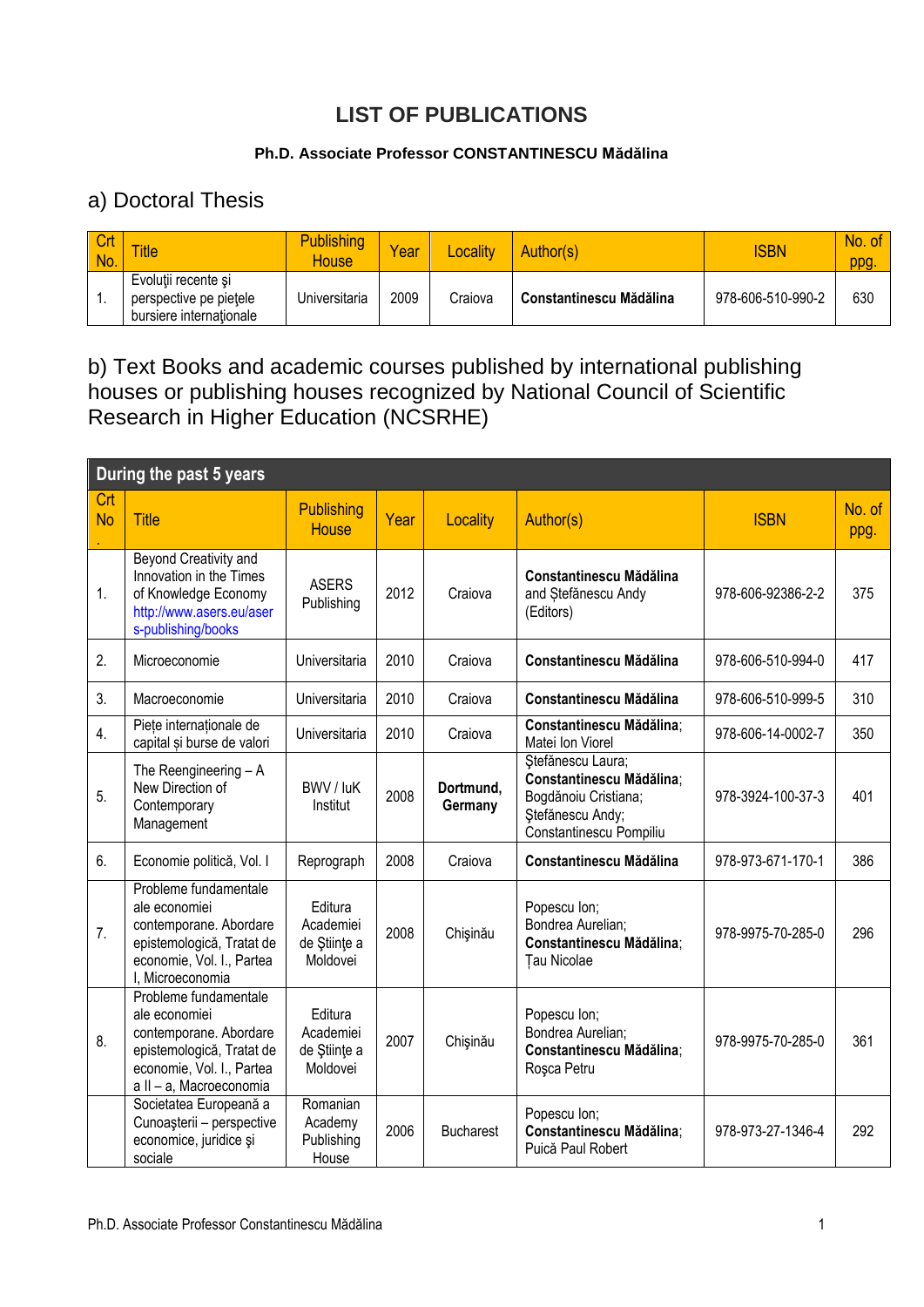|     | After the last 5 years                                                              |           |      |                  |                                                                                             |               |     |
|-----|-------------------------------------------------------------------------------------|-----------|------|------------------|---------------------------------------------------------------------------------------------|---------------|-----|
| 9.  | Dezvoltarea durabilă. O<br>perspectivă românească                                   | Economică | 2005 | <b>Bucharest</b> | Popescu Ion;<br>Bondrea Aurelian;<br>Constantinescu Mădălina                                | 973-709-139-6 | 343 |
| 10. | Uniunea Statelor<br>Europene, alternativă la<br>sfidările secolului al XXI -<br>lea | Economică | 2005 | <b>Bucharest</b> | Popescu Ion;<br>Bondrea Aurelian;<br>Constantinescu Mădălina                                | 973-709-080-2 | 384 |
| 11. | Macroeconomie – manual<br>universitar                                               | Sitech    | 2005 | Craiova          | Marin Elena;<br>Bică, Gheorghe;<br><b>Constantinescu Mădălina</b>                           | 973-567-943-3 | 448 |
| 12. | Globalizarea - mit și<br>realitate                                                  | Economică | 2004 | <b>Bucharest</b> | Popescu Ion;<br>Bondrea Aurelian;<br>Constantinescu Mădălina                                | 973-709-074-8 | 480 |
| 13. | Microeconomie - manual<br>universitar                                               | Sitech    | 2004 | Craiova          | Marin Elena;<br>Constantinescu Mădălina                                                     | 973-657-766-X | 361 |
| 14. | Economie europeană                                                                  | Sitech    | 2004 | Craiova          | Bică Gheorghe;<br><b>Constantinescu Mădălina;</b><br>Bică Elena                             | 973-746-043-X | 482 |
| 15. | Economie politică -<br>manual universitar pentru<br>jurişti                         | Sitech    | 2004 | Craiova          | Bică Gheorghe;<br><b>Constantinescu Mădălina;</b><br>Bică Elena;<br>Constantinescu Pompiliu | 973-657-465-2 | 401 |

## c) Papers/studies published after a peer-reviewing process in:

|            | During the past 5 years                                                                                               |                                                                                                                               |                                                                                                         |             |                                                                                                                                                                                                                                                                        |  |  |  |  |  |
|------------|-----------------------------------------------------------------------------------------------------------------------|-------------------------------------------------------------------------------------------------------------------------------|---------------------------------------------------------------------------------------------------------|-------------|------------------------------------------------------------------------------------------------------------------------------------------------------------------------------------------------------------------------------------------------------------------------|--|--|--|--|--|
|            | a. Papers published in journals indexed in international databases                                                    |                                                                                                                               |                                                                                                         |             |                                                                                                                                                                                                                                                                        |  |  |  |  |  |
| Crt<br>no. | Title                                                                                                                 | Published in                                                                                                                  | Author(s)                                                                                               | <b>ISSN</b> | International<br>Databases (IDB) in<br>which is indexed                                                                                                                                                                                                                |  |  |  |  |  |
| 1.         | Neuroeconomics and<br><b>Decision Making Process</b>                                                                  | <b>Theoretical and Practical</b><br>Research in Economic Fields.<br>Volume I, Issue2(2), Winter<br>2010, Letter of Acceptance | Constantinescu Mădălina                                                                                 | 2068-7710   | International Journal,<br>indexed in IDB<br>CEEOL, EBSCO,<br>IndexCopernicus,<br>RePEc                                                                                                                                                                                 |  |  |  |  |  |
| 2.         | Portfolio Optimal Choice<br>under Volatility and Price<br>Risk Impact<br>Applied to Derivative<br><b>Transactions</b> | Journal of Applied Economic<br>Sciences, Volume V, Issue<br>3(13), Fall 2010, p. 184 - 195                                    | <b>Constantinescu Mădălina:</b><br>Ungureanu Laura;<br>Ștefănescu Laura;                                | 1834-6110   | <b>B+ National</b><br><b>Classification</b><br>SCOPUS, CEEOL,<br>EBSCO,<br>IndexCopernicus,<br>RePEc                                                                                                                                                                   |  |  |  |  |  |
| 3.         | The Expert System and<br>it's Applications for a<br>Sustainable Environment<br>Management                             | Journal of Environmental<br>Protection and Ecology, Letter<br>of Acceptance No:<br>1660A/2010                                 | Stefănescu Laura;<br>Stefănescu Andy;<br>Ungureanu Laura;<br>Constantinescu Mădălina;<br>Barbu Cristina | 1311-5065   | Indexed ISI Web of<br>Science, Impact factor<br>0,333, SCIE by<br>Thomson Scientific and<br>Elsevier Abstracts:<br>geobase, EMBiology<br>and SCOPUS<br>- ISI, Thomson<br>Scientific, USA<br>- CAPLUS (Scientific<br>Literature and Patents);<br>- ACS on SciFinder (R) |  |  |  |  |  |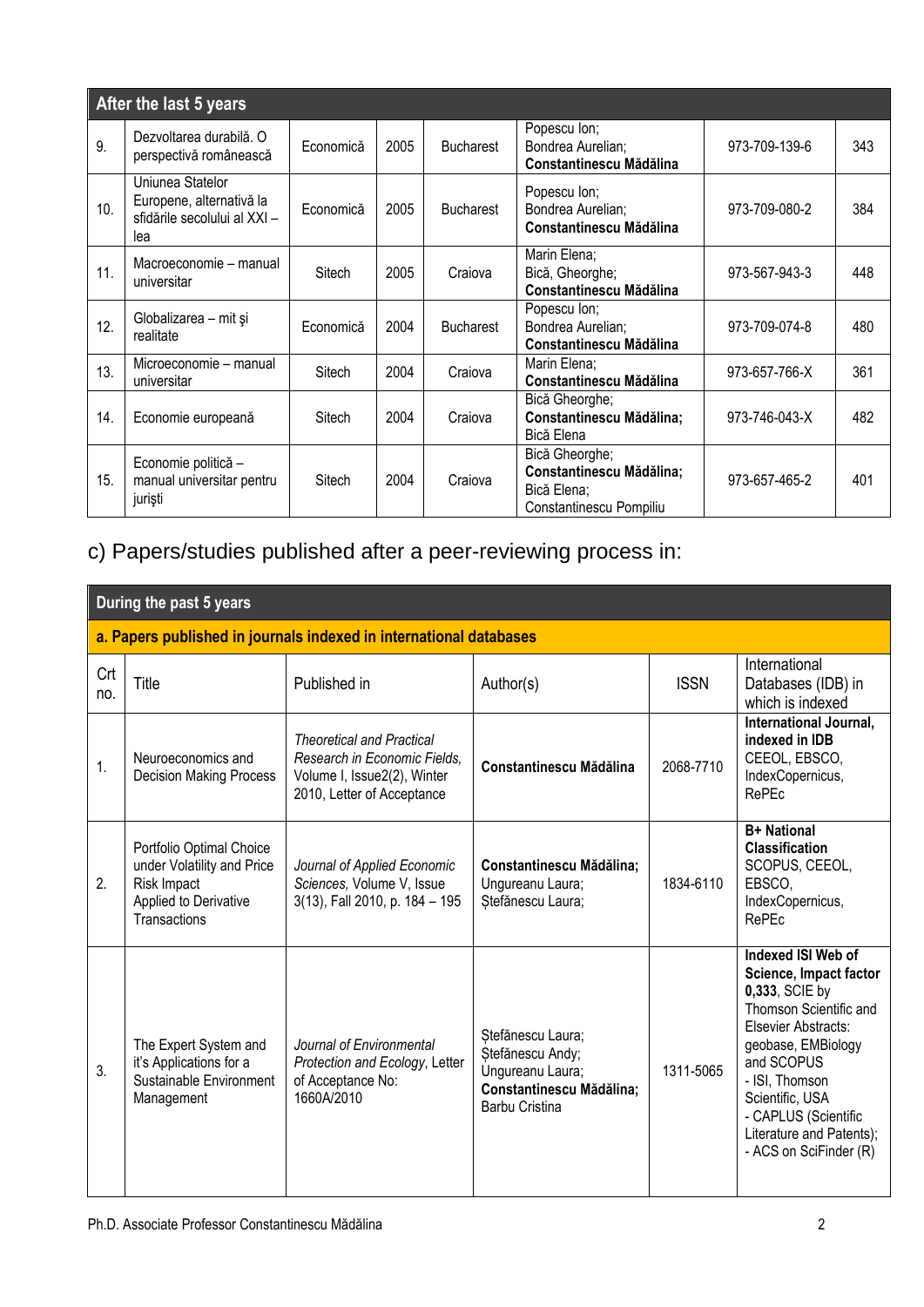| 4. | The Study of Some<br><b>Heavy Metals</b><br>Distribution on the Jiu<br>River Course Using ICP-<br>MS and on Olt River<br>Using AAS | Journal of Environmental<br>Protection and Ecology, Letter<br>of Acceptance No:<br>1658A/2010                                                                 | Barbu Cristina;<br>Ungureanu Laura;<br>Ștefănescu Laura;<br>Ghiță Emil;<br>Constantinescu Mădălina;<br>Stefănescu Andy;<br>Simionescu Andreea;<br>Preda Anișoara | 1311-5065                                                | Indexed ISI Web of<br>Science, Impact factor<br>0,333, SCIE by<br>Thomson Scientific and<br>Elsevier Abstracts:<br>geobase, EMBiology<br>and SCOPUS<br>- ISI, Thomson<br>Scientific, USA<br>- CAPLUS (Scientific<br>Literature and Patents);<br>- ACS on SciFinder (R) |
|----|------------------------------------------------------------------------------------------------------------------------------------|---------------------------------------------------------------------------------------------------------------------------------------------------------------|------------------------------------------------------------------------------------------------------------------------------------------------------------------|----------------------------------------------------------|------------------------------------------------------------------------------------------------------------------------------------------------------------------------------------------------------------------------------------------------------------------------|
| 5. | The Pesticides on the Jiu<br>River Course, the<br>Modelling of the<br>Evolution of the<br>Concentration of<br>Pesticides           | Journal of Environmental<br>Protection and Ecology, Letter<br>of Acceptance No:<br>1658A/2010                                                                 | Ungureanu Laura;<br>Barbu Cristina;<br>Stefănescu Laura;<br>Constantinescu Mădălina;<br>Simionescu Andreea;<br>Preda Anișoara;<br>Stefänescu Andy                | 1311-5065                                                | Indexed ISI Web of<br>Science, Impact factor<br>0,333, SCIE by<br>Thomson Scientific and<br>Elsevier Abstracts:<br>geobase, EMBiology<br>and SCOPUS<br>- ISI, Thomson<br>Scientific, USA<br>- CAPLUS (Scientific<br>Literature and Patents);<br>- ACS on SciFinder (R) |
| 6. | Knowledge Management<br>- Focus on Innovation<br>and Labour Productivity<br>in a Knowledge Based<br>Economy                        | The Icfai University Journal of<br>Knowledge Management, Vol.<br>7, No. 1, pp. 7-33, January<br>2009<br>1 citare, conform Fișei<br>candidatului               | Constantinescu Mădălina                                                                                                                                          | 0972-9216                                                | International Journal,<br>Indexed in IDB<br>- EBSCO; SSRN<br>- RePEc, IDEAS,<br>EconPapers;                                                                                                                                                                            |
| 7. | The Impact of<br>Reengineering upon<br>Performance                                                                                 | International Journal<br>of Management Perspectives,<br>Volume 1, Issue 3 / 2009, p.<br>$14 - 28$                                                             | Ștefănescu Laura;<br>Constantinescu Mădălina;<br>Bogdănoiu Cristiana                                                                                             | 1307 - 1629                                              | International Journal,<br>Indexed in IDB<br><b>Business Source</b><br>Complete (EBSCO)<br>Ulrich's "Periodicals<br>Directory"<br>Leadership and<br>Management Learning<br>Center<br><b>CABLE's Publishing</b><br>Directory<br>PAIS International<br>C.I.R.E.T.         |
| 8. | A Software Tool for<br>Study Stability and<br>Equilibrium on Financial<br>Derivatives Market                                       | Recent Advances in<br><b>Computer Engineering</b><br>A Series of Reference Books<br>and Textbooks<br>Published by WSEAS Press                                 | Ștefănescu Laura;<br>Ungureanu Laura;<br>Stefănescu Andy;<br>Constantinescu Mădălina                                                                             | ISBN: 978-960-<br>6766-76-3<br><b>ISSN 1790-</b><br>5109 | Indexed ISI Web of<br><b>Science</b><br>$-EI$<br>- SCOPUS<br>$-$ IEE<br><b>WSEAS Transactions,</b><br>paper ID number 589-<br>515, p $141 - 145$ .<br>http://www.wseas.org/confer<br>ences/2008/romania/mcbe/i<br>ndex.html                                            |
| 9. | Knowledge Management<br>through the Lens of<br>Innovation and Labour<br>Productivity in a<br>Knowledge Based<br>Economy            | Journal of Applied Economic<br>Sciences,<br>VolumeIII_Issue2(4)_Summer<br>2008, p. 85 - 98; 3 citări în<br>BDI, Clasificare B+,<br>conform Fișei candidatului | Constantinescu Mădălina                                                                                                                                          | 1834-6110                                                | <b>B+ National</b><br>Classification<br>- RePEc, IDEAS,<br>EconPapers;<br>- CEEOL;<br>- EBSCO.                                                                                                                                                                         |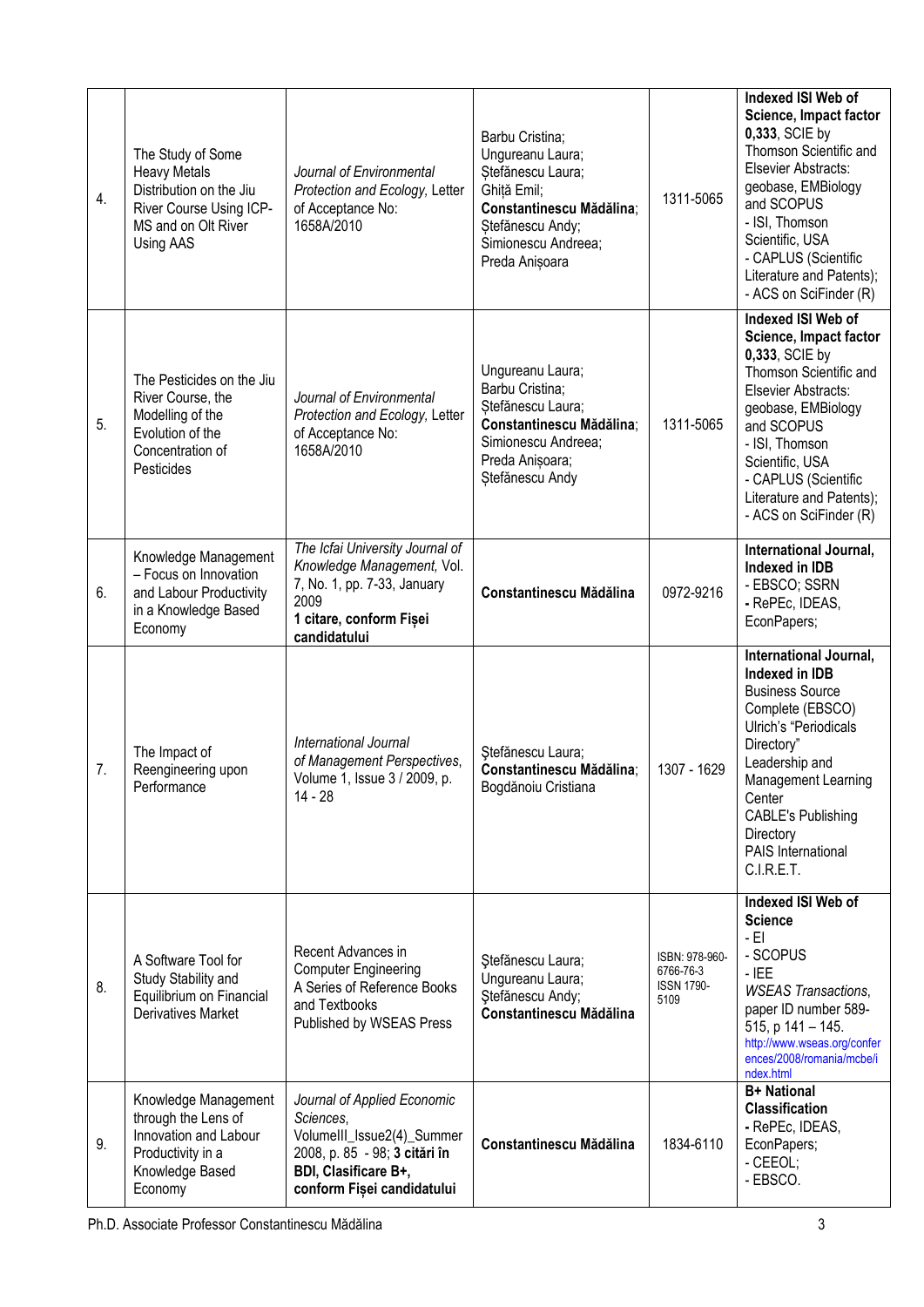| 10. | The study of the<br>concentrations of the<br>heavy metals from the<br>Jiu River, in post-<br>communist Romania                                        | Journal of Environmental<br>Protection and Ecology,<br>Official Journal of the Balkan<br>Environmental Association, In<br>book. 3, vol 9/2008, pp. 522-<br>530, Publisher: SciBulCom<br>Ltd., CODEN: JEPECE<br>Premierea rezultatelor<br>cercetării Cod CNCSIS 170,<br>articolul nr. 817.<br>http://www.cncsis.ro/UserFiles/Fil<br>e/PREMIERE_ARTICOLE/ARTIC<br>OLE_2008/<br>REZULTATE_ARTICOLE_APAR<br>UTE_2008_PRIMITE_2009.pdf | Barbu Cristina;<br>Popescu, Alexandru;<br>Selisteanu Dan;<br>Constantinescu Mădălina;<br>Preda Anişoara | 1311-5065 | Indexed ISI Web of<br>Science, Impact factor<br>0,333, SCIE by<br>Thomson Scientific and<br>Elsevier Abstracts:<br>geobase, EMBiology<br>and SCOPUS<br>- ISI, Thomson<br>Scientific, USA<br>- CAPLUS (Scientific<br>Literature and Patents);<br>- ACS on SciFinder (R) |
|-----|-------------------------------------------------------------------------------------------------------------------------------------------------------|-----------------------------------------------------------------------------------------------------------------------------------------------------------------------------------------------------------------------------------------------------------------------------------------------------------------------------------------------------------------------------------------------------------------------------------|---------------------------------------------------------------------------------------------------------|-----------|------------------------------------------------------------------------------------------------------------------------------------------------------------------------------------------------------------------------------------------------------------------------|
| 11. | <b>Rethinking the Business</b><br>Process through<br>Reengineering                                                                                    | Journal of Applied Economic<br>Sciences,<br>VolumeII_Issue2(2)_Fall2007,<br>$p. 56 - 72;$                                                                                                                                                                                                                                                                                                                                         | Ştefănescu Andy;<br>Constantinescu Mădălina;<br>Stefănescu Laura;<br>Pompiliu Constantinescu            | 1834-6110 | International Journal,<br>Indexed in IDB<br>- RePEc;<br>- CEEOL;<br>- EBSCO.                                                                                                                                                                                           |
| 12. | The Change - An<br>Imperative Request for<br>the Durable or<br>Sustainable<br>Development                                                             | Journal of Applied Economic<br>Sciences,<br>Volumel_Issue1(1)_Fall2006,<br>$p.41 - 55$ ;                                                                                                                                                                                                                                                                                                                                          | Popescu Ion;<br>Bondrea Aurelian;<br>Constantinescu Mădălina                                            | 1834-6110 | International Journal,<br>Indexed in IDB<br>- RePEc;<br>- CEEOL;<br>- EBSCO.                                                                                                                                                                                           |
|     | b. Papers indexed in international databases                                                                                                          |                                                                                                                                                                                                                                                                                                                                                                                                                                   |                                                                                                         |           |                                                                                                                                                                                                                                                                        |
| 13. | Neuroeconomics - actual<br>directions in Behavioral                                                                                                   | Analele Universității Spiru<br>Haret, Seria Economie, anul<br>VIII, Nr. 8, Volumul IV, Editura                                                                                                                                                                                                                                                                                                                                    | Popescu Ion;<br>Bondrea A. Aurelian;<br>Constantinescu Mădălina                                         | 1582-8336 | <b>B</b> National<br><b>Classification</b><br><b>Working Papers</b><br><b>Indexed in RePEc</b>                                                                                                                                                                         |
|     | Economics                                                                                                                                             | Fundației România de Mâine,<br>București, 2008                                                                                                                                                                                                                                                                                                                                                                                    |                                                                                                         |           | No 2009/28, Centre of<br>Advanced in Financial-<br>Economic Researches                                                                                                                                                                                                 |
|     |                                                                                                                                                       | c. Papers published in journals recognized by National Council of Scientific Research in Higher Education                                                                                                                                                                                                                                                                                                                         |                                                                                                         |           |                                                                                                                                                                                                                                                                        |
| 14. | New Approaches in the<br><b>Behavioral Economics</b>                                                                                                  | Arhivele Olteniei, Nr. 22,<br>2008, p. 585 - 602                                                                                                                                                                                                                                                                                                                                                                                  | <b>Constantinescu Mădălina</b>                                                                          | 1222-4766 | <b>B</b> National<br>Classification                                                                                                                                                                                                                                    |
| 15. | The implications of<br>behavioral finance for<br>decisional process<br>modelling. A portfolio                                                         | Analele Universității Spiru<br>Haret, Seria Economie, anul<br>VIII, Nr. 8, Volumul I, Editura<br>Fundației România de Mâine,<br>București, 2008, p. 139 - 148                                                                                                                                                                                                                                                                     | Ștefănescu Laura;<br>Ştefănescu Andy;<br><b>Constantinescu Mădălina</b>                                 | 1582-8336 | <b>B</b> National<br><b>Classification</b>                                                                                                                                                                                                                             |
| 16. | management case study<br>Behavioral Finances and<br>Their Influences on<br><b>Financial Markets</b>                                                   | Arhivele Olteniei, Editura<br>Academiei Române, nr. 21,<br>2007, p. 341 - 349                                                                                                                                                                                                                                                                                                                                                     | Bică Gheorghe;<br>Constantinescu Mădălina                                                               | 1222-4766 | <b>B</b> National<br>Classification                                                                                                                                                                                                                                    |
| 17. | Tehnologia Informației și<br>Comunicației (TIC) -<br>impactul la nivel<br>microeconomic și factorii<br>săi complementari<br>Politics for managing the | Analele Universității Spiru<br>Haret, Seria Economie, anul<br>VII, Nr. 7, Editura Fundației<br>România de Mâine, București,<br>2007, p. 323 - 330                                                                                                                                                                                                                                                                                 | Popescu Ion;<br>Bondrea A. Aurelian;<br>Constantinescu Mădălina                                         | 1582-8336 | <b>B</b> National<br><b>Classification</b>                                                                                                                                                                                                                             |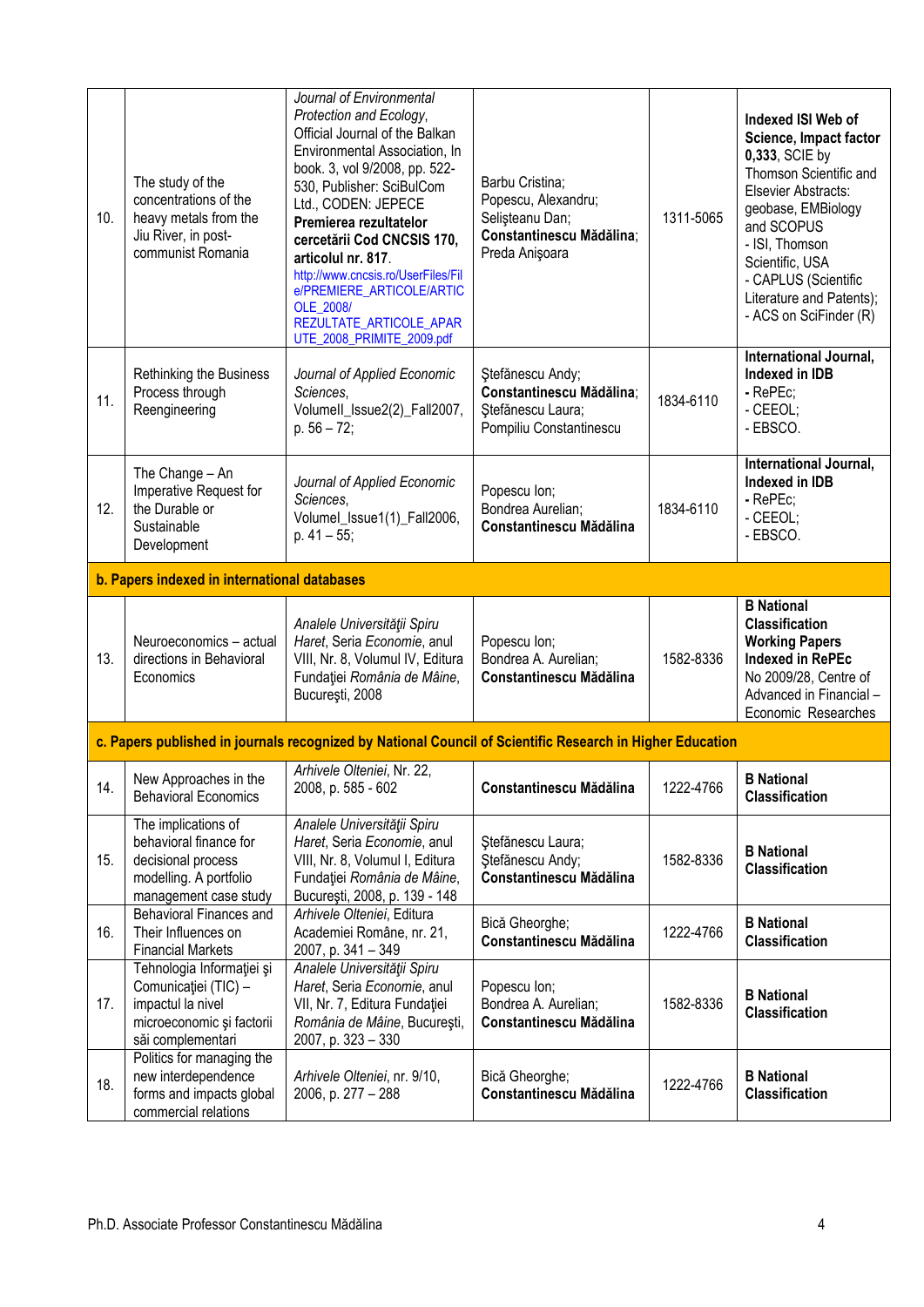# d) Studies published in:

| Crt<br>No. | Title                                                                                                                                     | Published in                                                                                                                                                                                                                  | Organizer                                                                                                                                                                           | Date and<br>Venue                                            | Author(s)                                                                               | Publishing<br>House and<br><b>ISBN</b>                                                         |  |  |  |  |  |
|------------|-------------------------------------------------------------------------------------------------------------------------------------------|-------------------------------------------------------------------------------------------------------------------------------------------------------------------------------------------------------------------------------|-------------------------------------------------------------------------------------------------------------------------------------------------------------------------------------|--------------------------------------------------------------|-----------------------------------------------------------------------------------------|------------------------------------------------------------------------------------------------|--|--|--|--|--|
|            | During the past 5 years                                                                                                                   |                                                                                                                                                                                                                               |                                                                                                                                                                                     |                                                              |                                                                                         |                                                                                                |  |  |  |  |  |
|            | <b>Volumes of some International Scientific Conferences</b>                                                                               |                                                                                                                                                                                                                               |                                                                                                                                                                                     |                                                              |                                                                                         |                                                                                                |  |  |  |  |  |
| 1.         | A software Tool for<br>Study Stability and<br>Equilibrium on<br><b>Financial Derivatives</b><br>Market                                    | 9th WSEAS International<br>Conference on<br>Mathematics &<br>Computers In Business<br>&Economics (MCBE '08),<br>2008 Recent Advances in<br><b>Computer Engineering</b><br>A Series of Reference<br><b>Books and Textbooks</b> | <b>WSEAS</b><br>International<br>Conferences                                                                                                                                        | June 24-26.<br>2008,<br>Bucharest,<br>Romania                | Ștefănescu Laura;<br>Ungureanu Laura;<br>Stefănescu Andy;<br>Constantinescu<br>Mădălina | Published by<br><b>WSEAS Press</b><br>ISBN: 978-960-<br>6766-76-3                              |  |  |  |  |  |
| 2.         | The Impact of<br>Reengineering upon<br>Performance<br>Management                                                                          | 1st International<br>Conference on Economic<br>and Management<br>Perspectives (ICEMP<br>2008): Conference<br>Proceedings                                                                                                      | International<br><b>Economic Society</b><br>in collaboration<br>with International<br><b>Business and</b><br><b>Tourism Society</b>                                                 | October 17-19,<br>2008,<br>Famagusta,<br><b>North Cyprus</b> | Ștefănescu Laura;<br>Stefănescu Andy;<br>Constantinescu<br>Mădălina;                    | International<br>Economic<br>Society,<br><b>ISSN: 1307-</b><br>1637 and<br>ISSN: 1307-<br>1629 |  |  |  |  |  |
| 3.         | Dimensions and<br>Impacts of Knowledge<br>Management upon the<br>Labour productivity and<br>innovation in a<br>Knowledge Based<br>Economy | 10th International<br>Conference on Policy of<br><b>Economic and Social</b><br>Development towards a<br>Knowledge Based<br>Society in Europe                                                                                  | University of<br>Cologne, Faculty<br>of Management,<br>and Economics<br>and Social<br>Sciences și<br>Kliment Ohridski<br>University, Faculty<br>of Economics and<br><b>Business</b> | 5-7 October<br>2007, Sofia,<br><b>Bulgaria</b>               | Bică Gheorghe;<br>Constantinescu<br><b>Mădălina</b>                                     | Internationaler<br>Verlag der<br>Wissenschafte<br>n, ISSN: 1867-<br>562X                       |  |  |  |  |  |
|            |                                                                                                                                           | <b>Volumes of some National Scientific Conferences with International Participation</b>                                                                                                                                       |                                                                                                                                                                                     |                                                              |                                                                                         |                                                                                                |  |  |  |  |  |
| 4.         | The modeling of the<br>evolution of the<br>concentration of<br>pesticides on the Jiu<br>river course                                      | Proceedings of the<br><b>ASERS First on-line</b><br>Conference on<br>The Real Environmental<br>Crisis - Effects in<br>Tourism Development,<br>Conflicts and<br>Sustainability                                                 | Association for<br>Sustainable<br>Education,<br>Research and<br>Science                                                                                                             | 30 November,<br>2010<br>On-line<br>conference                | Ungureanu Laura;<br>Barbu Cristina;<br>Constantinescu<br><b>Madalina</b>                | Editura<br>ASERS,<br>ISBN: 978-606-<br>92386-3-9                                               |  |  |  |  |  |
| 5.         | Economic Justification<br>for an E-Business<br>Project                                                                                    | The 3rd International<br>Conference on Further<br>Challenges for a<br><b>Competitive Management</b>                                                                                                                           | European<br>Research Centre<br>for Business<br>Administration and<br>Managerial<br><b>Studies</b>                                                                                   | 23-24 October<br>2009, Craiova,<br>România                   | Stefanescu Laura;<br>Constantinescu<br>Madalina;<br>Ungureanu Laura                     | Editura<br>Reprograph,<br>Craiova, ISBN:<br>978-973-671-<br>242-5                              |  |  |  |  |  |
| 6.         | Knowledge<br>Management and<br><b>Business Process</b><br>Reengineering for<br><b>Business Performance</b><br>Improvement                 | Workshop on<br>Organizational<br>Reengineering for<br>Rethinking Business, pp.<br>$13 - 54$                                                                                                                                   | European<br>Research Centre<br>for Business<br>Administration and<br>Managerial<br><b>Studies</b>                                                                                   | 23 October<br>2008, Craiova,<br>România                      | Constantinescu<br>Mădălina                                                              | Editura<br>Reprograph,<br>Craiova, ISBN:<br>978-973-671-<br>162-6                              |  |  |  |  |  |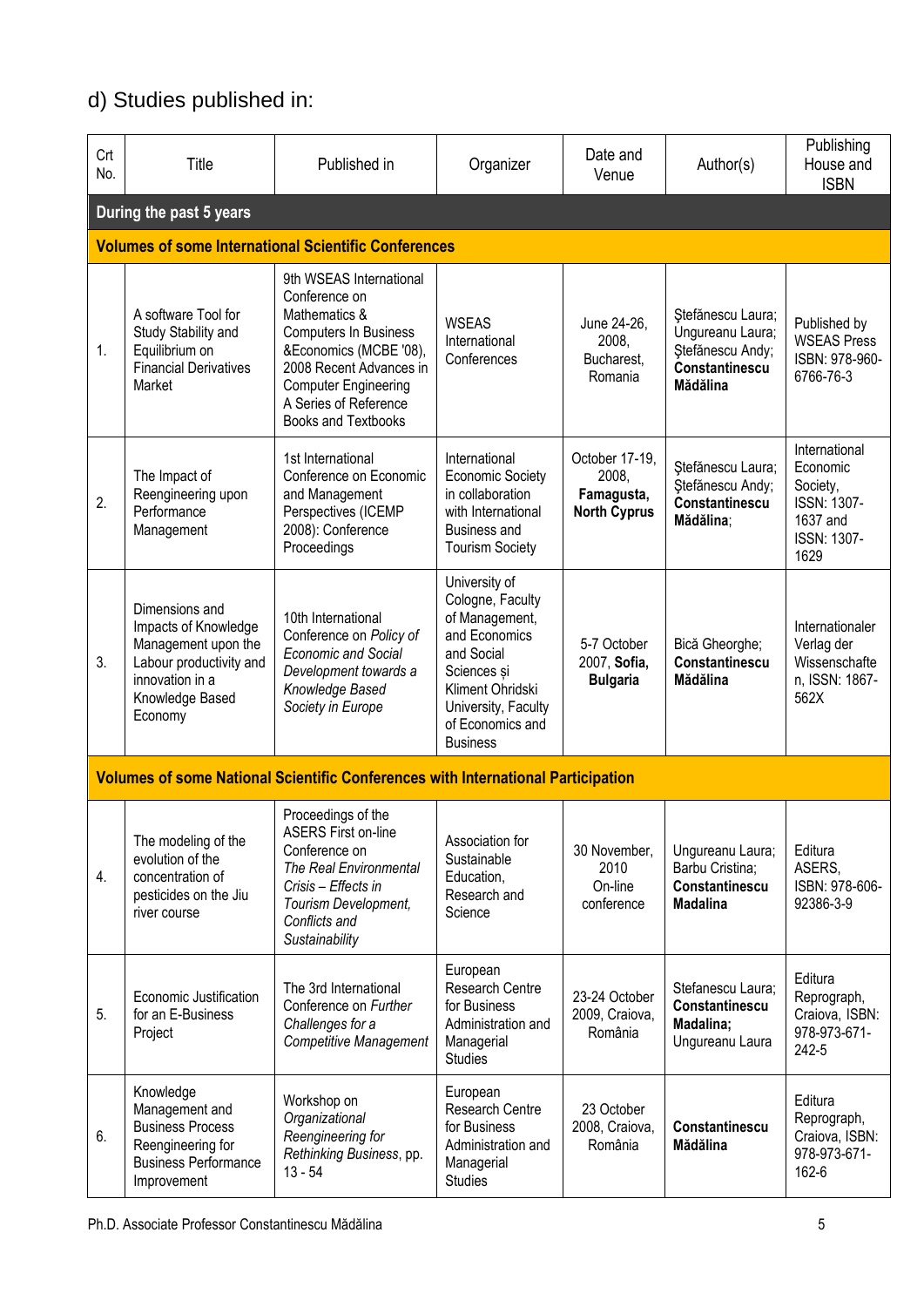| 7.  | Herd Behavior and<br><b>Investors Risk Aversion</b><br>in Efficient Financial<br>Markets                                                                                      | The 2nd International<br>Conference on Business<br>and Information<br>Technologies. New<br>Approaches, pp. 132-159                                                                        | European<br>Research Centre<br>for Business<br>Administration and<br>Managerial<br><b>Studies</b>                                                | 24-25 October<br>2008, Craiova,<br>România              | Constantinescu<br><b>Mădălina</b>                          | Editura<br>Reprograph,<br>Craiova, ISBN:<br>978-973-671-<br>162-6 |
|-----|-------------------------------------------------------------------------------------------------------------------------------------------------------------------------------|-------------------------------------------------------------------------------------------------------------------------------------------------------------------------------------------|--------------------------------------------------------------------------------------------------------------------------------------------------|---------------------------------------------------------|------------------------------------------------------------|-------------------------------------------------------------------|
| 8.  | The Revolution of<br>Behavioral Finances-<br>Instruments for the<br>Financial Innovation                                                                                      | The 1st International<br>Conference on<br>Innovation and Growth of<br>the Economic<br>Competitiveness                                                                                     | European<br>Research Centre<br>for Business<br>Administration and<br>Managerial<br><b>Studies</b>                                                | 1-2 November<br>2007, Craiova                           | Constantinescu<br>Mădălina;<br>Marin Elena                 | Editura<br>Reprograph,<br>Craiova, CD                             |
| 9.  | Principalele tendințe și<br>linii de falie din<br>dezbaterea și literatura<br>consacrate globalizării                                                                         | Analele Universității<br>Constantin Brâncuși, Nr.<br>1/2007, Vol. I, p. 169 -<br>174, Sesiunea de<br>comunicări științifice cu<br>participare internațională<br>Globalizare și identitate | Universitatea<br>Constantin<br>Brâncuși,<br>Facultatea de<br>Stiinte Economice                                                                   | 2-3 iunie, 2006<br>Târgu Jiu,<br>România                | Bică Gheorghe;<br>Constantinescu<br><b>Mădălina</b>        | Editura<br>Academica<br>Brâncuși 1842-<br>4856                    |
| 10. | Semnificații<br>conceptuale și trăsături<br>distinctive ale<br>globalizării economice                                                                                         | Analele Universității<br>Constantin Brâncuși, Nr.<br>1/2007, Vol. II, p. 85 -<br>90, Sesiunea de<br>comunicări științifice cu<br>participare internațională<br>Globalizare și identitate  | Universitatea<br>Constantin<br>Brâncuși,<br>Facultatea de<br>Stiințe Economice                                                                   | 2-3 iunie, 2006<br>Târgu Jiu,<br>România                | Bică Gheorghe;<br>Constantinescu<br>Mădălina               | Editura<br>Academica<br>Brâncuși<br>1842-4856                     |
| 11. | Decisional institutional,<br>distributional and<br>structural effects inside<br>the agricultural sector,<br>determined by the<br>Romania's adherence<br>to the European Union | La un pas de integrare -<br>oportunități și amenințări,<br>vol. I, Editura<br>Universitaria, Craiova,<br>2006, p. 104 - 111.                                                              | Universitatea din<br>Craiova,<br>Facultatea de<br>Economie și<br>Administrarea<br>Afacerilor, Centrul<br>Universitar<br>Drobeta Turnu<br>Severin | 2-3 iunie 2006,<br>Drobeta Turnu<br>Severin,<br>România | Constantinescu<br>Mădălina:<br>Bică Elena                  | Editura<br>Universitaria,<br>973-742-371-2                        |
| 12. | The impact of the<br>knowledge upon the<br>labour productivity and<br>innovation                                                                                              | La un pas de integrare -<br>oportunități și amenințări,<br>vol. I, Editura<br>Universitaria, Craiova,<br>2006, p. 112 - 117.                                                              | Universitatea din<br>Craiova,<br>Facultatea de<br>Economie și<br>Administrarea<br>Afacerilor, Centrul<br>Universitar<br>Drobeta Turnu<br>Severin | 2-3 iunie 2006,<br>Drobeta Turnu<br>Severin,<br>România | Constantinescu<br>Mădălina;<br>Bică Elena                  | Editura<br>Universitaria,<br>973-742-371-2                        |
| 13. | Dezvoltarea durabilă -<br>dezvoltare umană                                                                                                                                    | La un pas de integrare -<br>oportunități și amenințări,<br>vol. I, Editura<br>Universitaria, Craiova,<br>2006, p. 269 - 272.                                                              | Universitatea din<br>Craiova,<br>Facultatea de<br>Economie și<br>Administrarea<br>Afacerilor, Centrul<br>Universitar<br>Drobeta Turnu<br>Severin | 2-3 iunie 2006,<br>Drobeta Turnu<br>Severin,<br>România | Marin Mihnea;<br>Constantinescu<br><b>Mădălina</b>         | Editura<br>Universitaria,<br>973-742-371-2                        |
|     | Procese globale -<br>tendințe și perspective                                                                                                                                  | Dezvoltarea culturii<br>antreprenoriale pentru un<br>management bazat pe<br>investiții și cunoaștere,<br>2006, p. $39 - 45$ .                                                             | Academia<br>Comercială Satu<br>Mare, Facultatea<br>de Management<br>Financiar Bancar                                                             | $23 - 24$ iunie<br>2006, Satu<br>Mare,<br>România       | Popescu Ion;<br>Doval Elena;<br>Constantinescu<br>Mădălina | Editura<br>Cibernetica<br>MC,<br>(13)978-96916-<br>$5-9.$         |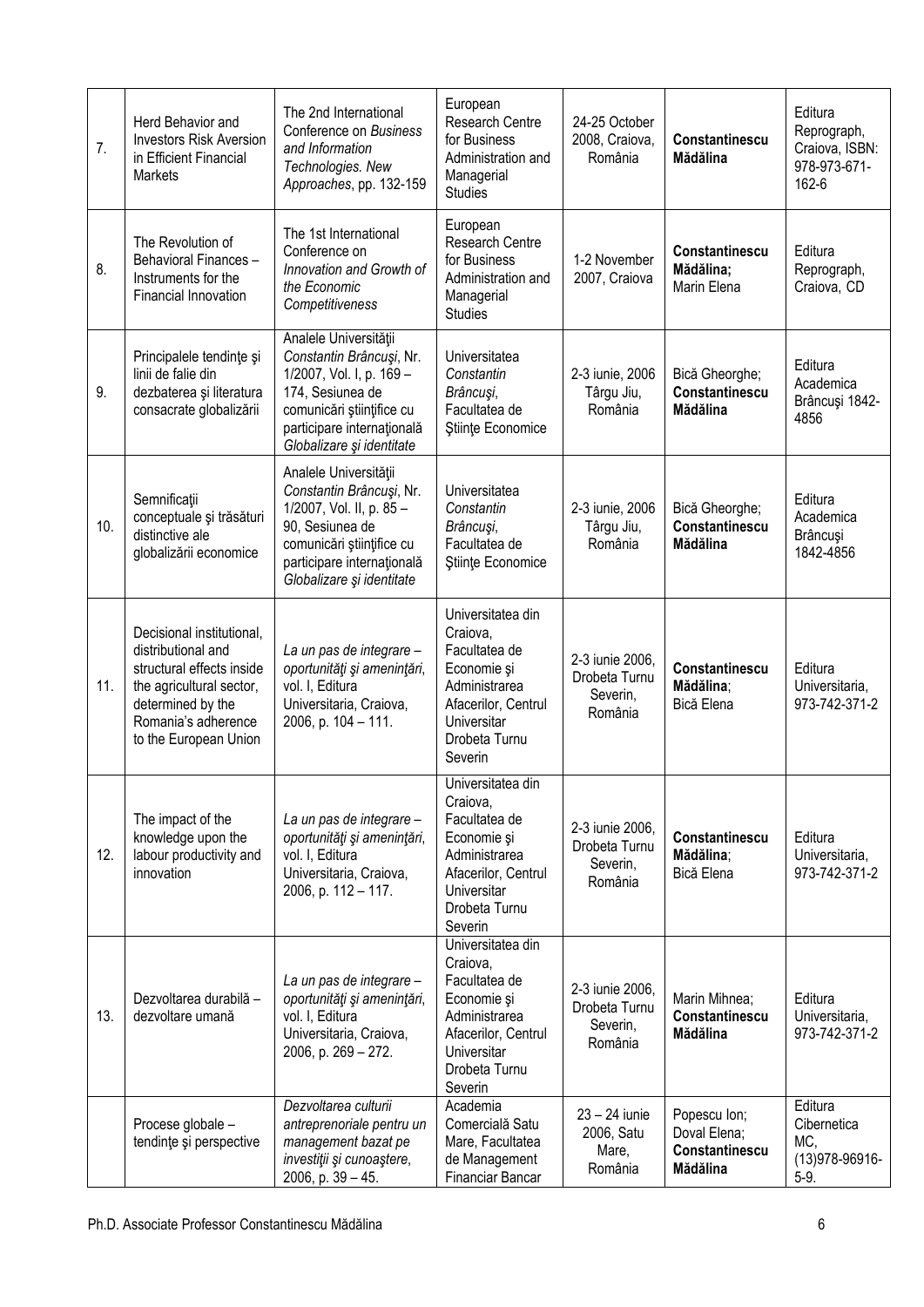# e) Brevets of inventions –

## f) Research Projects

| Crt<br>No                                                        | Program/ Project                                                                                                                                                                                                                                                                                                                                                                                            | Position in the<br>research team                                                                          | Financing<br>Institution | <b>Total Amount</b>                  | Status of<br>Implementation                                                                                                                          |
|------------------------------------------------------------------|-------------------------------------------------------------------------------------------------------------------------------------------------------------------------------------------------------------------------------------------------------------------------------------------------------------------------------------------------------------------------------------------------------------|-----------------------------------------------------------------------------------------------------------|--------------------------|--------------------------------------|------------------------------------------------------------------------------------------------------------------------------------------------------|
| During the past 5 years                                          |                                                                                                                                                                                                                                                                                                                                                                                                             |                                                                                                           |                          |                                      |                                                                                                                                                      |
| <b>Research Projects obtained by National Competition</b>        |                                                                                                                                                                                                                                                                                                                                                                                                             |                                                                                                           |                          |                                      |                                                                                                                                                      |
| 1.                                                               | Managementul cunostintelor pentru<br>organizația virtuală. Posibilități de asistare a<br>managementului folosind sisteme bazate pe<br>cunostinte,<br>NCSRHE Grant Code 450/2008;<br>Contract PCE_IDEI_II_2008_450;<br>Beneficiary: University of Craiova;<br>Period of implementation: 2009 - 2011;                                                                                                         | Member of research<br>team                                                                                | <b>CNCSIS</b>            | 65.434,00 lei<br>(14.540 euro)       | In progress                                                                                                                                          |
| 2.                                                               | Reengineeringul organizational ca solutie<br>eficientă pentru restructurarea de fond a<br>afacerilor. Studiu de caz privind elaborarea<br>proiectelor de reengineering folosind<br>tehnologii informationale;<br>At NCSRHE Grant, Code CNCSIS 10/2007,<br>and Code CNCSIS 10/2008;<br>Grant Contract No. 80GR/25.05.2007;<br>Beneficiary: Spiru Haret University;<br>Period of implementation: 2007 - 2008; | Member of research<br>team                                                                                | <b>CNCSIS</b>            | 18.150,00 lei<br>(4035 euro)         | Completed<br>Research Report<br>published in Revista<br>de Politica Stiintei si<br>Scientometrie - Vol<br>VI, Nr.<br>Special/2008, ISSN<br>1582-1218 |
| <b>European Unions' (European Social Funds) Strategic Grants</b> |                                                                                                                                                                                                                                                                                                                                                                                                             |                                                                                                           |                          |                                      |                                                                                                                                                      |
| 3.                                                               | Performanță in carieră și în afaceri pentru<br>femei, Proiect strategic național, ID_58571,<br>"Investește în oameni!"; Contract nr.:<br>POSDRU/97/6.3/S/58571;<br>Beneficiary: Spiru Haret University;<br>Period of implementation: 2010-2012;                                                                                                                                                             | Assistant Manager,<br>Member of<br>Management team                                                        | <b>FSE</b><br>POS-DRU    | 4,095,192.00 lei<br>(910,042 euro)   | Completed                                                                                                                                            |
| 4.                                                               | Antreprenori in turism, Proiect strategic<br>național, ID_63567 "Fii întreprinzător";<br>Contract no.: POSDRU/92/3.1/S/63567;<br>Beneficiary: Spiru Haret University;<br>Period of implementation: 2010-2012;                                                                                                                                                                                               | Member in<br>Implementation<br>team,<br>Expert lecturer for<br>the Course<br>Antrepreneurial<br>Processes | <b>FSE</b><br>POS-DRU    | 3,241,031.64 lei<br>(720,229 euro)   | Completed                                                                                                                                            |
| 5.                                                               | Fii practic pregătit pentru o carieră de<br>succes!, Proiect strategic national,<br>2007RO051PO001_90_ID54481 "Invata o<br>meserie!":<br>Contract no.: POSDRU/90/2.1/S/54481;<br>Beneficiary: Spiru Haret University;<br>Period of implementation: 2010-2012;                                                                                                                                               | Member in<br>Implementation<br>team,<br><b>Educational Expert</b>                                         | <b>FSE</b><br>POS-DRU    | 7,338,400.00 lei<br>(1,630,755 euro) | Completed                                                                                                                                            |
| 6.                                                               | Dezvoltarea resurselor umane și a liberei<br>inițiative în mediul rural<br>ID_89015<br>Nr. înregistrare la D.G. - AMPOSDRU<br>11645/12.11.2010<br>Beneficiary: Spiru Haret University;<br>National Strategic Project, European Unions'<br>(European Social Funds);<br>Period of implementation: 2011-2013;                                                                                                  | Member in<br>Implementation<br>team,<br>Expert lecturer for<br>the Course<br>Entrepreneurship             | <b>FSE</b><br>POS-DRU    | 1,663,960.00 lei<br>(369,768 euro)   | In progress                                                                                                                                          |

Ph.D. Associate Professor Constantinescu Mădălina 7